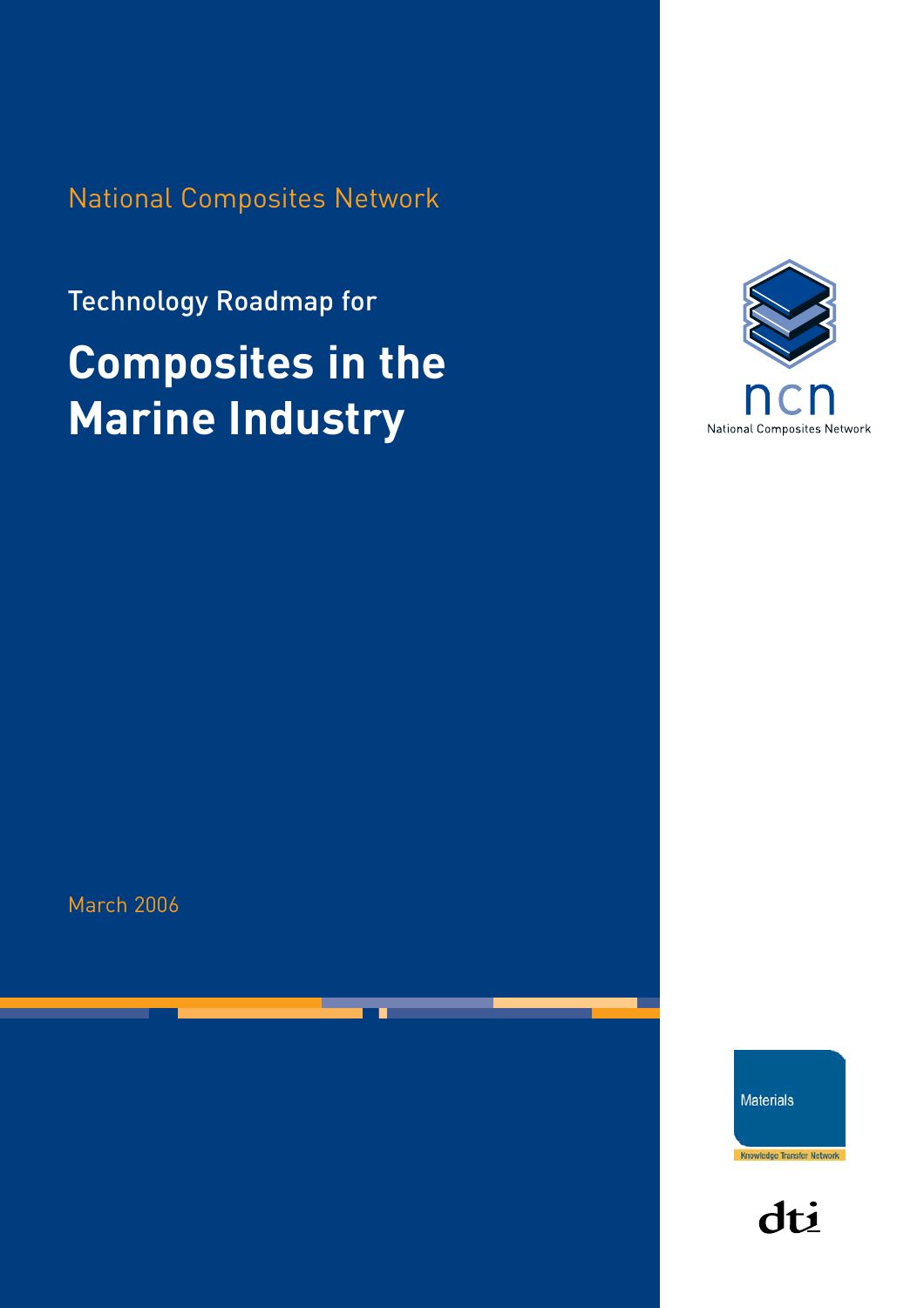# **TABLE OF CONTENTS**

|    |                                                      |                                                                                                            | Page           |
|----|------------------------------------------------------|------------------------------------------------------------------------------------------------------------|----------------|
| 1. | <b>EXECUTIVE SUMMARY</b>                             |                                                                                                            | 1              |
| 2. | <b>CONTRIBUTORS</b>                                  |                                                                                                            | $\overline{2}$ |
| 3. | <b>METHODOLOGY</b>                                   |                                                                                                            | 3              |
| 4. | <b>CURRENT SITUATION</b><br>(Where are we now?)      |                                                                                                            | 4              |
| 5. | <b>FUTURE DIRECTION</b><br>(Where do we want to be?) |                                                                                                            | $\overline{7}$ |
| 6. |                                                      | BARRIERS TO PROGRESS AND POSSIBLE SOLUTIONS<br>(What is stopping us getting there and what do we do next?) | 9              |
| 7. |                                                      | <b>ACTIONS / RECOMMENDATIONS</b>                                                                           | 11             |
| 8. | <b>APPENDICES</b>                                    |                                                                                                            |                |
|    | 8.1                                                  | Methodology                                                                                                |                |
|    | 8.2                                                  | Summary of publications on Metal-Matrix Composites                                                         |                |
|    | 8.3                                                  | Results of brainstorming with hexagons                                                                     |                |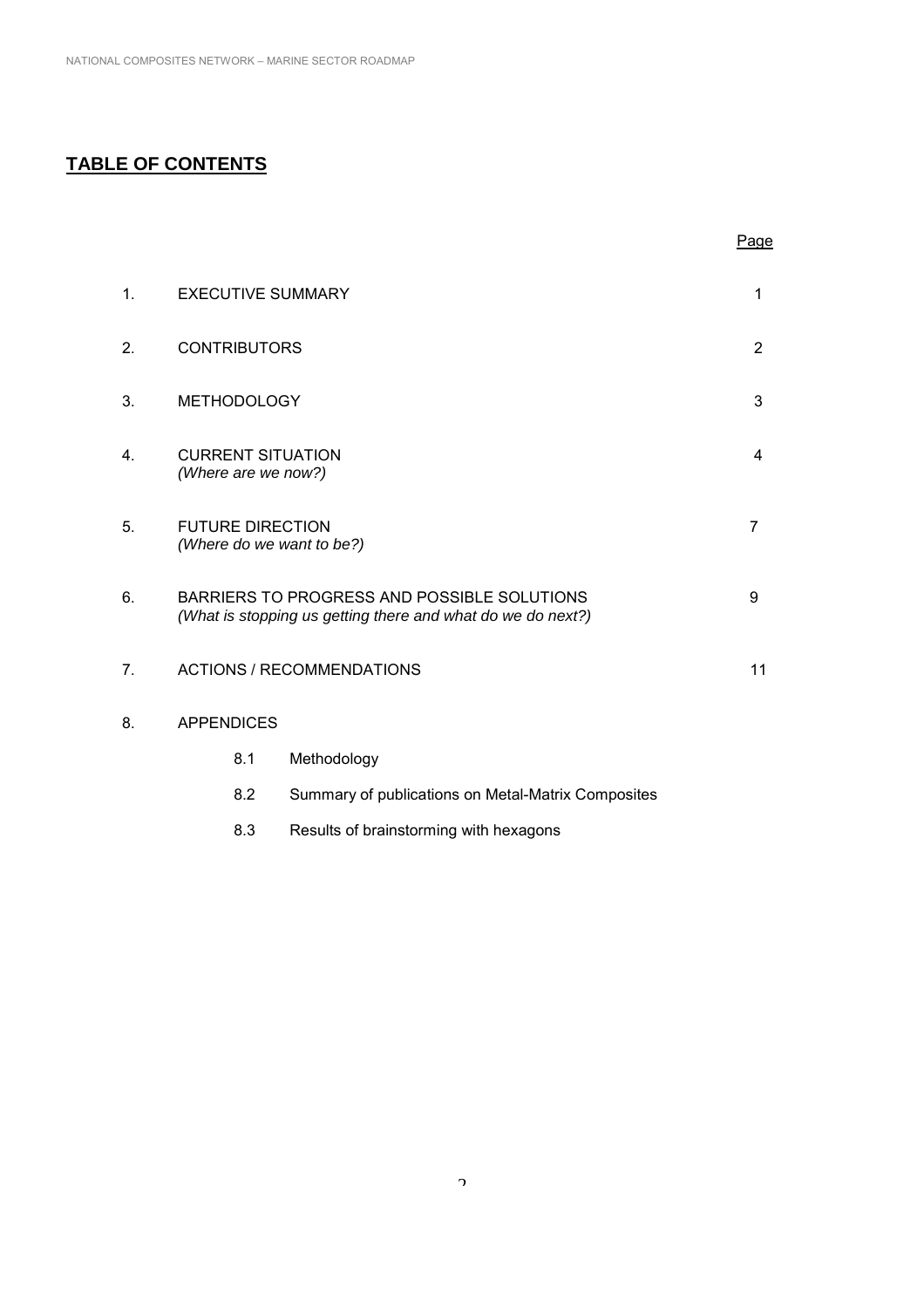## **1. EXECUTIVE SUMMARY**

A team of experts adopted accepted procedures to form a roadmap for the use of composites in the Marine Industry. The following main actions / recommendations were forthcoming from the Technology Roadmap:

#### **Awareness and Networking**

- ! There is a great deal of scope for the Marine Industry to use technology that is already developed for the Automotive and Aerospace Industries, making use of the nanocomposite and nanocoating materials that are now available.
- It is suggested that NCN should provide a database of academic expertise in composites, which would be helpful to the Marine Industry.
- ! To find common interests with non-competitive businesses, NCN should provide information through suppliers and universities. Intellectual property needs to be safeguarded, and any partnerships need to be built on mutual benefits and trust.

#### **Manufacturing**

- ! Improved efficiencies within manufacturing are needed, looking at manufacturing in low cost centres, and moving to lean processing.
- ! Better communication is needed between engineers and purchasing, and engineers should have more contact with suppliers.

#### **Skills**

- ! More process engineers should be trained for the Marine Industry; there are insufficient skills within the workforce.
- ! Not enough data is available about relevant training for the Marine Industry. NCN are in a position to provide web-based information for the community.

#### **Technology and Innovation**

- ! Time availability and production pressures inhibit development of new technologies. More focused effort towards development should be undertaken. In this area, closer collaborations with academics and suppliers need to be explored.
- ! Time and effort are required to access funding for development projects, so help will be required to provide awareness of what is available. NCN is in a position to help here.

This is only the first stage of the roadmap. The NCN needs to develop this further, with input from those unable to attend the workshop. The main points will be picked up by the NCN, with a view to creating a vibrant and progressive community among the Marine Industry.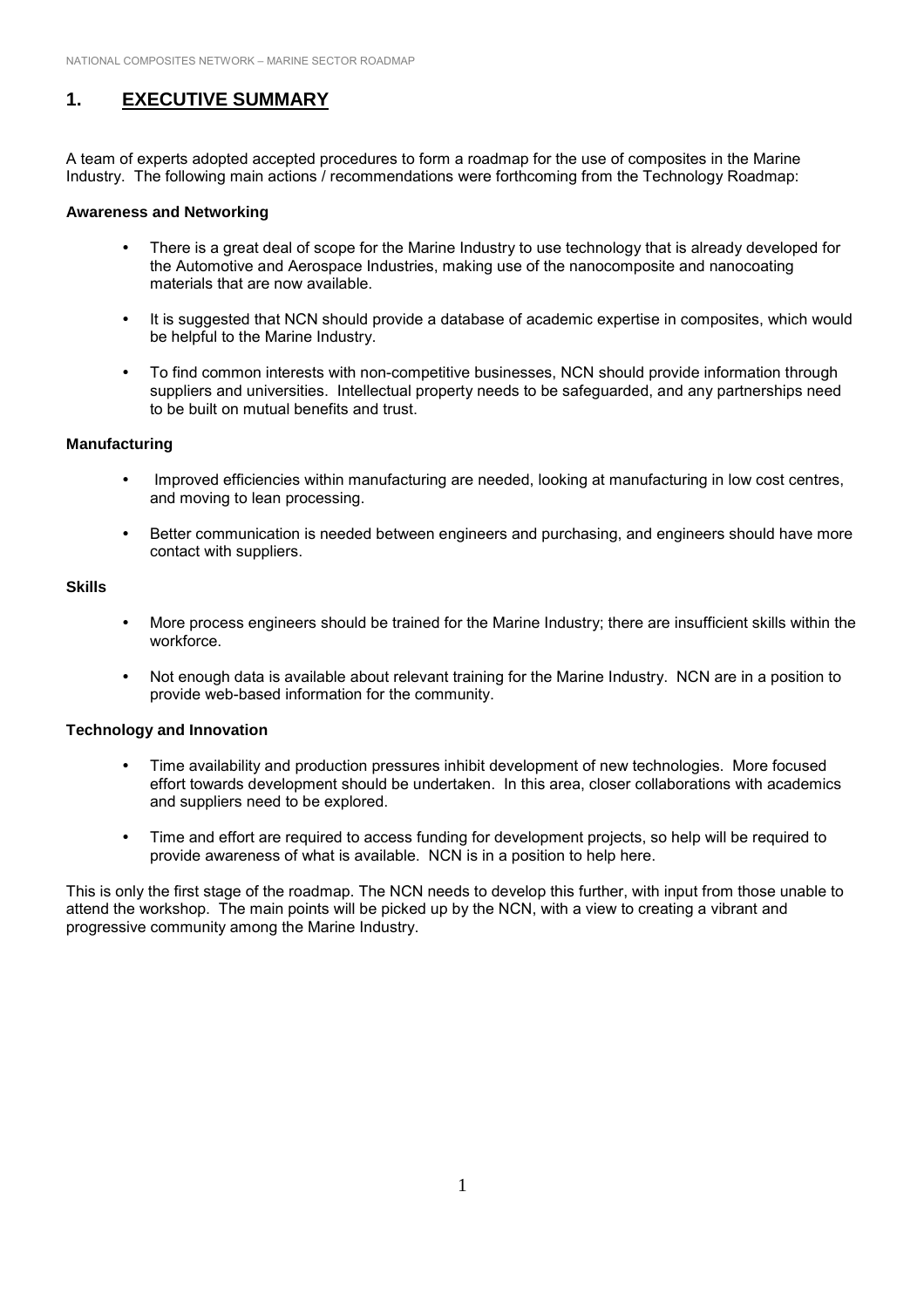# **2. CONTRIBUTORS**

The following people attended a meeting in the Tortworth Court Hotel on the 28<sup>th</sup> March 2006 to formulate the first phase of the National Composites Network's Roadmap in Metal-Matrix Composites:

| <b>Name</b>             | <b>Affiliation</b>                  | E-mail address                      |
|-------------------------|-------------------------------------|-------------------------------------|
|                         |                                     |                                     |
| Alan Leong              | Department of Materials, Queen Mary | y.l.leong@qmul.ac.uk                |
| Adam Brangan            | University of London<br>Sunseeker   | adam.brangan@sunseeker.com          |
| George Kotsikos         | <b>Newcastle University</b>         | george.kotsikos@ncl.ac.uk           |
| <b>Darrell Cross</b>    | <b>Amber Composites</b>             | darrell.cross@ambercomposites.co.uk |
| <b>Tony Carroll</b>     | <b>Milled Carbon</b>                | tony.carroll@milledcarbon.com       |
| <b>Adrian Waddams</b>   | <b>British Marine Federation</b>    | awaddams@britishmarine.co.uk        |
| lan Dashwood            | Formula Yacht Spars Ltd             | ian.dashwood@formulaspars.com       |
| Zhongyi Zhang           | University of Portsmouth            | zhongi.zhong@port.ac.uk             |
| <b>Oliver Winbolt</b>   | Fairline                            | oliverwinbolt@fairline.com          |
| Duncan McRobbie         | Lola                                | dmcrobbie@lolacars.com              |
| Perry Cohn              | <b>Angle Consulting</b>             | perry@angleconsulting.com           |
| <b>Marion Meunier</b>   | White Young Green                   | marion.meunier@wyg.com              |
| John Billings           | SP Systems                          | john.billings@gurit.com             |
| Alan Boswell            | <b>Oyster Marine</b>                | alan.boswell@oystermarine.com       |
| <b>Nick Partington</b>  | SP Systems / Gurit                  | nick.partington@gurit.com           |
| Les Norwood             | Scott Bader Co Ltd                  | les norwood@scottbader.com          |
| <b>Richard Lawrence</b> | Frazer-Nash                         | r.lawrence@fnc.co.uk                |
| Marcus Warwick          | NCN / TWI                           | marcus.warwick@twi.co.uk            |
| Deborah Pullen          | NCN / TWI                           | deborah.pullen@twi.co.uk            |
|                         |                                     |                                     |

#### Alan Smith Facilitator Facilitator [SmithAZT@aol.com](mailto:SmithAZT@aol.com)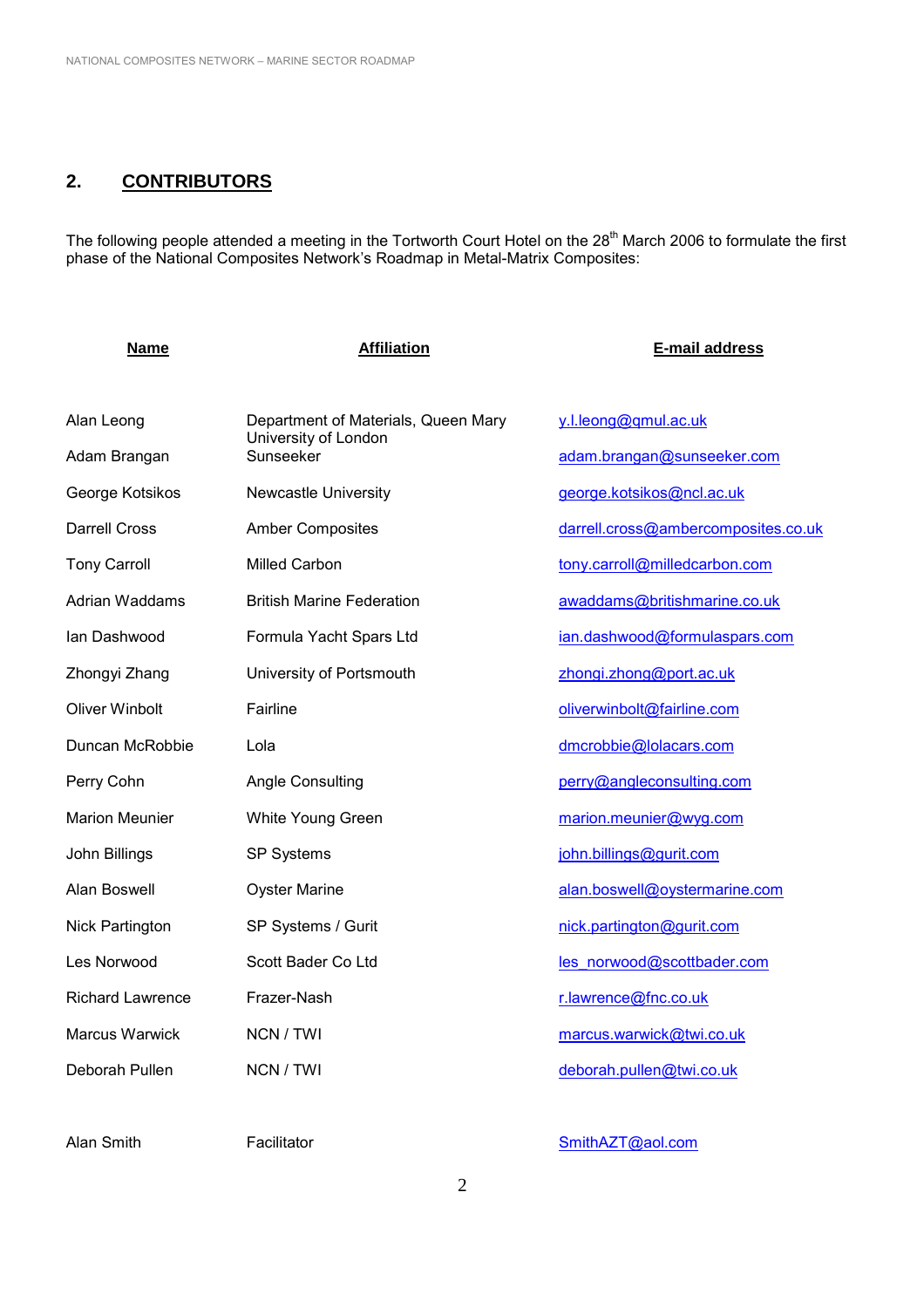# **3. METHODOLOGY**

The methodology used for this roadmap is summarised in Appendix 8.1, following the procedures typically used for other roadmaps that have been produced.

Experts, in groups of around five, are asked to provide their thoughts and opinions for the four main stages of the roadmapping process:

- Where are we now?
- Where do we want to be?
- What is stopping us getting there?
- What needs to be done to overcome the barriers?

For each stage, large hexagon *Post-its* are used to gather each input. These are then clustered under common topics as a spokesman from each group presents their findings. This draws comments from the rest of the participants and generally arrives at a consensus of opinion.

Using adhesive stickers, priorities are given to what are considered the most important issues for the second stage of the roadmapping process, enabling a key priority list to be established for subsequent steps.

The final outcome is a list of priority items that need action in order to enable the industry to progress in a more dynamic and competitive manner.

As with other roadmaps, once this first edition is produced, comments are sought from others in the field, so that ownership comes from the entire community.

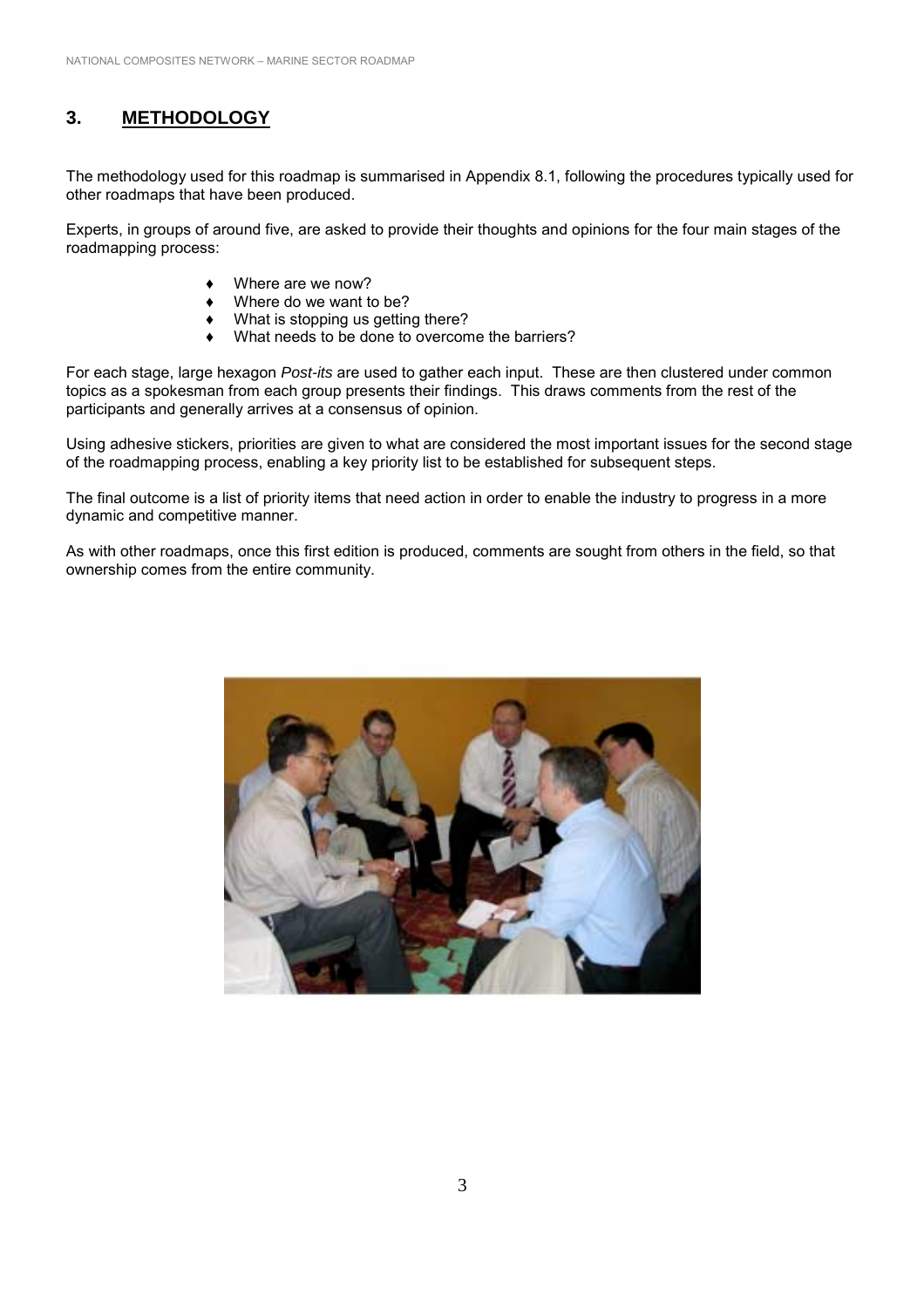# **4. CURRENT SITUATION**

A number of recent publications have considered the future trends related to composites for the Marine Industry. By way of introduction, these were summarised in Appendix 8.2.

With a group of experts from such a wide cross-section of interests in the Marine Industry (industrialists, academics, users and suppliers), the first stage of the roadmapping process, "Where are we now?", raised the points produced in Appendix 8.3 and tabulated in Figure 1.

The clustered topics covered, addressed issues regarding markets, skills, finance, technology and general industry items, in response to prompts such as:

- What are the current trends?
- What are the main drivers?
- What is the competition up to?
- Who are present leaders in the field?
- What is the UK really good at?  $-$  what are our niche areas?
- What are the gaps in technology?
- Do we have the right skills?
- Is capital investment sufficient?

| <b>Figure 1: Current situation</b> |                                                                                              |  |
|------------------------------------|----------------------------------------------------------------------------------------------|--|
| <b>Drivers</b>                     | For performance, the drivers are weight saving, durability, and design (structure            |  |
|                                    | optimisation)                                                                                |  |
|                                    | Industrial efficiency                                                                        |  |
|                                    | For leisure, the drivers are cost, durability, legislation, and markets.                     |  |
|                                    | For all sectors, reduced emissions both in manufacture and use                               |  |
| <b>Technology</b>                  | Surface finish is crucial<br>$\sim$                                                          |  |
|                                    | UK tends to publish results of research rather than taking out patents                       |  |
|                                    | Current constraints are the carbon fibre supply chain and R&D investment<br>$\thicksim$      |  |
| <b>Trends</b>                      | <b>Cleaner processing</b><br>$\thicksim$                                                     |  |
|                                    | There is resistance to change at all levels<br>$\thicksim$                                   |  |
|                                    | Low cost manufacturing sites<br>$\thicksim$                                                  |  |
|                                    | Performance trend is towards higher modulus materials<br>$\thicksim$                         |  |
|                                    | Style<br>$\thicksim$                                                                         |  |
|                                    | There are moves to more joint ventures and technology transfer                               |  |
|                                    | Advanced composites are becoming more mainstream                                             |  |
|                                    | The UK Marine Industry was started and is largely run by enthusiasts<br>$\thicksim$          |  |
|                                    | Large scale Resin Infusion<br>$\sim$                                                         |  |
|                                    | Optimisation of structures<br>$\thicksim$                                                    |  |
|                                    | Low cost materials<br>$\thicksim$                                                            |  |
| <b>Skills</b>                      | A gap is understanding product reliability issues<br>$\thicksim$                             |  |
|                                    | There is a skills gap in manufacturing with composites<br>$\thicksim$                        |  |
| Gaps and needs                     | Fire insulation                                                                              |  |
|                                    | Surface repairability<br>$\sim$                                                              |  |
|                                    | The expertise exists but it is not easy to access<br>$\widetilde{\phantom{m}}$               |  |
|                                    | Surface durability<br>$\thicksim$                                                            |  |
|                                    | Infusion and surface finish<br>$\thicksim$                                                   |  |
|                                    | Fire and noise insulation                                                                    |  |
|                                    | Gaps in technology are analysis / correlation for leisure applications, along with<br>$\sim$ |  |
|                                    | predictive analysis and dynamic loading. This is throughout the world, not just in the UK    |  |
|                                    | Rapid production of complex low cost volume mouldings                                        |  |
| Markets /                          | Boat owner<br>$\sim$                                                                         |  |
| customers                          | Well developed supply chain (too much complacency)<br>$\thicksim$                            |  |
|                                    | Present customers are OEMs, MoD and RNLI<br>$\thicksim$                                      |  |
|                                    | Customers have very different requirements in terms of performance, comfort, and cost        |  |
|                                    | $\sim$ Semi-production motor yachts (40 to 120 feet)                                         |  |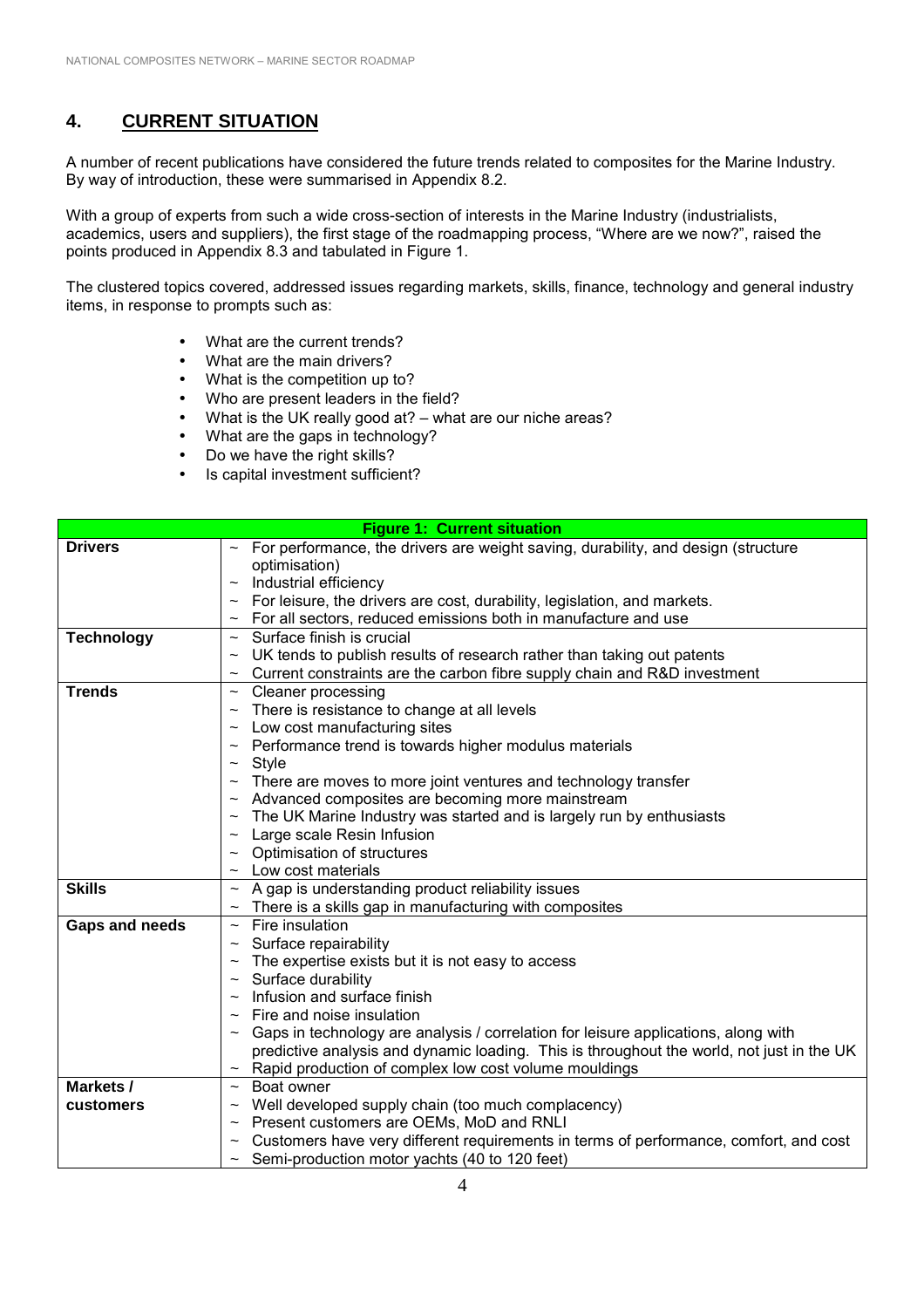|                      | Generally the leading countries are Italy, France, USA, Scandinavia, and the Far East.<br>$\sim$ |
|----------------------|--------------------------------------------------------------------------------------------------|
|                      | For sail boats: UK, US, NZ.                                                                      |
|                      | For power boats: UK, US, Italy.                                                                  |
|                      | Leading UK companies are Sunseeker, Fairline, Princess, Sealine, and Oyster<br>$\thicksim$       |
|                      | UK sports are important – racing teams, and other marine users (e.g. wind)<br>$\sim$             |
|                      | Supplier competition – other materials such as aluminium                                         |
| <b>Strengths</b>     | Design and innovation<br>$\sim$                                                                  |
|                      | Styling<br>$\sim$                                                                                |
|                      | It is a buoyant industry<br>$\thicksim$                                                          |
|                      | For the UK the strengths are USPs, engineering, quality, technical excellence, island<br>$\sim$  |
|                      | culture, and innovation                                                                          |
| <b>Environmental</b> | Recycling waste<br>$\widetilde{\phantom{m}}$                                                     |
| <b>Financial</b>     | There is low capital investment because boards are risk averse<br>$\sim$                         |
|                      | Premises are too expensive<br>$\sim$                                                             |
|                      | The UK is good at specialist products, and not good at volume production (why?)<br>$\sim$        |

The current status for the use of composites in the Marine Industry was identified and is summarised in the following chart:

| Trends and drivers for the use of Composites in the Marine Industry |                                                                                                                                                                    |  |
|---------------------------------------------------------------------|--------------------------------------------------------------------------------------------------------------------------------------------------------------------|--|
| <b>Trends and</b><br><b>drivers</b>                                 | There is resistance to change at all levels.                                                                                                                       |  |
|                                                                     | The UK Marine Industry was started and run by enthusiasts.                                                                                                         |  |
|                                                                     | For performance: the drivers are weight saving, durability, and design,<br>with trends towards higher modulus materials.                                           |  |
|                                                                     | For leisure: the drivers are cost, durability, legislation, and more markets.                                                                                      |  |
|                                                                     | General trends are for optimisation of structures; improved industrial<br>efficiency, cleaner processing; lower cost materials; lower cost<br>manufacturing sites. |  |
|                                                                     | Demand for constantly improving style.                                                                                                                             |  |
|                                                                     | There are moves to more joint ventures and technology transfer.                                                                                                    |  |
|                                                                     | Advanced composites are becoming more mainstream.                                                                                                                  |  |

| Current key strengths and weaknesses for the use of Composites by the Marine<br><b>Industry</b> |                                                                                                                                                                                                                                                                          |  |
|-------------------------------------------------------------------------------------------------|--------------------------------------------------------------------------------------------------------------------------------------------------------------------------------------------------------------------------------------------------------------------------|--|
| <b>Strengths</b>                                                                                | UK strong in design and innovation, and styling.<br>The Industry is a buoyant.<br>For the UK the strengths are engineering, quality, technical excellence,<br>island culture, and innovation.<br>The UK is good at specialist products and not good at volume production |  |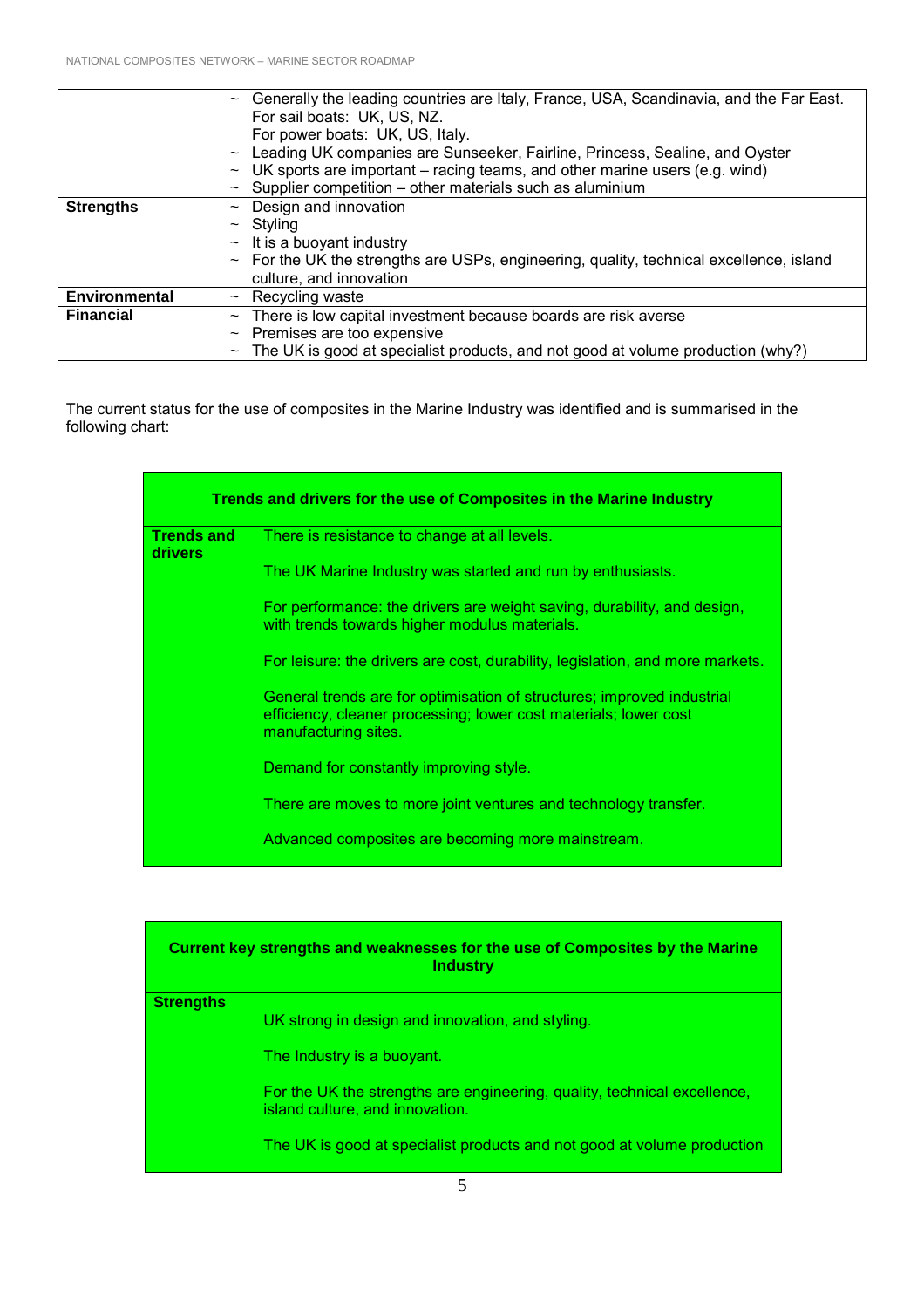| Weaknesses | There is a gap in understanding product reliability issues.                                                                                                                        |
|------------|------------------------------------------------------------------------------------------------------------------------------------------------------------------------------------|
|            | There is a skills gap in manufacturing with composites.                                                                                                                            |
|            | There is low capital investment because boards are risk averse.                                                                                                                    |
|            | Premises are too expensive.                                                                                                                                                        |
|            | Expertise exists but it is not easy to access.                                                                                                                                     |
|            | Gaps in technology are analysis / correlation for leisure applications,<br>along with predictive analysis and dynamic loading. This is throughout<br>the world, not just in the UK |

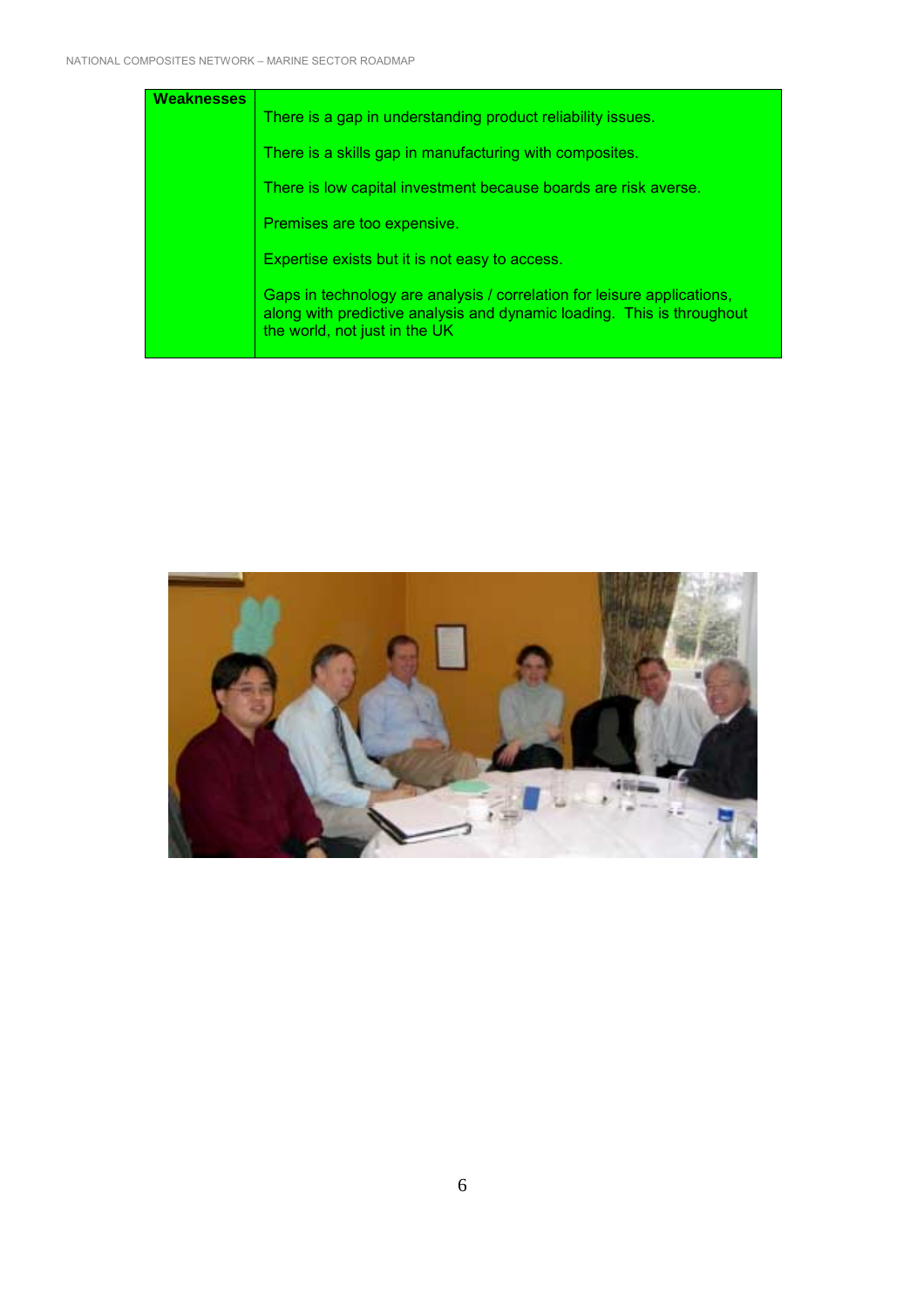# **5. FUTURE DIRECTION**

For the second stage of the roadmapping procedure, "Where do we want to be?", the technique was the same. During the first stage, looking at the current situation, some of the visions and aspirations of the participants were emerging.

To stimulate further thought, the following questions were posed:

- What is our vision for the future?
- What should we be doing to maximise benefit for the UK?
- Are we doing something now that we should put more effort into?
- Are we doing something currently that we should drop?
- What is going to make a real impact on our activities?
- What new areas should we be working in?
- Are there opportunities for creating spin-out companies?

The ideas from the participants are shown in Appendix 8.3, and are reproduced in the following diagram (Figure 2), with dots  $(•)$  indicating the level of priority judged by the team.

| <b>Figure 2: Future Direction</b>  |                                                                                                                                               |  |
|------------------------------------|-----------------------------------------------------------------------------------------------------------------------------------------------|--|
| <b>O</b> indicates priority level) |                                                                                                                                               |  |
| <b>Vision</b>                      | $\sim$ Seek stability by looking for opportunities outside the marine sector $\bullet \bullet \bullet \bullet \bullet \bullet$ (1)            |  |
|                                    | There is a need to be more competitive, with increased quality, improved productivity,                                                        |  |
|                                    | and reducing costs to generate more profit $\bullet \bullet \bullet \bullet (2)$                                                              |  |
|                                    | The Marine Industry should find common interests with non-competitive businesses<br>$\sim$                                                    |  |
|                                    | $\bullet\bullet\bullet\bullet\bullet$ (3)                                                                                                     |  |
|                                    | Aim for world leadership - quality, engineering, value for money, and increased market                                                        |  |
|                                    | share <b>OOO</b>                                                                                                                              |  |
|                                    | Robust engineering ●                                                                                                                          |  |
|                                    | Better design for the desirable product                                                                                                       |  |
|                                    | Stop re-designing things - control bill of material<br>$\thicksim$                                                                            |  |
| <b>Funding / financial</b>         | More funding for R&D directed to service loads and durability, with the results being<br>$\thicksim$                                          |  |
|                                    | made widely available $\bullet \bullet \bullet \bullet \bullet \bullet \bullet \bullet$ (4)                                                   |  |
|                                    | Need a profitable and sustainable business based in the UK ●●●●<br>$\thicksim$                                                                |  |
|                                    | Need cost control and optimisation at the component level ●●●<br>$\thicksim$                                                                  |  |
|                                    | Need a stable business to make money ●●                                                                                                       |  |
|                                    | Should have better tax write-offs                                                                                                             |  |
| <b>Environmental</b>               | $\sim$ Aim for cleaner technology for workers – for emissions, preferably more robotics $\bullet\bullet$                                      |  |
| Manufacture /                      | Improved design for production (lean manufacture) $\bullet \bullet \bullet \bullet \bullet \bullet \bullet \bullet \bullet \bullet$<br>$\sim$ |  |
| production                         | Need to optimise the use of suppliers at the design stage (with design for manufacture,                                                       |  |
|                                    | and design for assembly) $\bullet \bullet \bullet \bullet \bullet \bullet \bullet$ (6)                                                        |  |
|                                    | Improve efficiency<br>$\sim$                                                                                                                  |  |
|                                    | More flexibility and customisation. There is a need to remain efficient to stay ahead<br>$\sim$                                               |  |
| <b>Skills</b>                      | Invest in training – from the Board down to the shop floor $\bullet \bullet \bullet \bullet \bullet$ (7)<br>$\thicksim$                       |  |
|                                    | More technology transfer and skills sharing $\bullet\bullet\bullet\bullet$<br>$\sim$                                                          |  |
|                                    | Have fun! $\bullet \bullet \bullet$                                                                                                           |  |
|                                    | There is a need to harness the enthusiasm of enthusiastic owners without allowing them                                                        |  |
|                                    | to stifle progress $\bullet$                                                                                                                  |  |
| Technology /                       | Invest in R&D $\bullet\bullet\bullet\bullet\bullet\bullet\bullet\bullet\bullet\bullet\bullet\bullet\bullet\bullet\bullet\bullet$<br>$\sim$    |  |
| innovation                         | Innovation through collaboration with universities $\bullet \bullet \bullet \bullet \bullet \bullet \bullet$ (9)                              |  |
|                                    | Work with both suppliers and universities to prove new technologies $\bullet \bullet \bullet \bullet \bullet \bullet (10)$<br>$\thicksim$     |  |
|                                    | Infusion will have an impact $\bullet\bullet$                                                                                                 |  |
|                                    | Promoting technologies ●                                                                                                                      |  |
|                                    | $\sim$ Share UK technology (Government funded?)                                                                                               |  |

The main priorities raised are shown in the following diagram: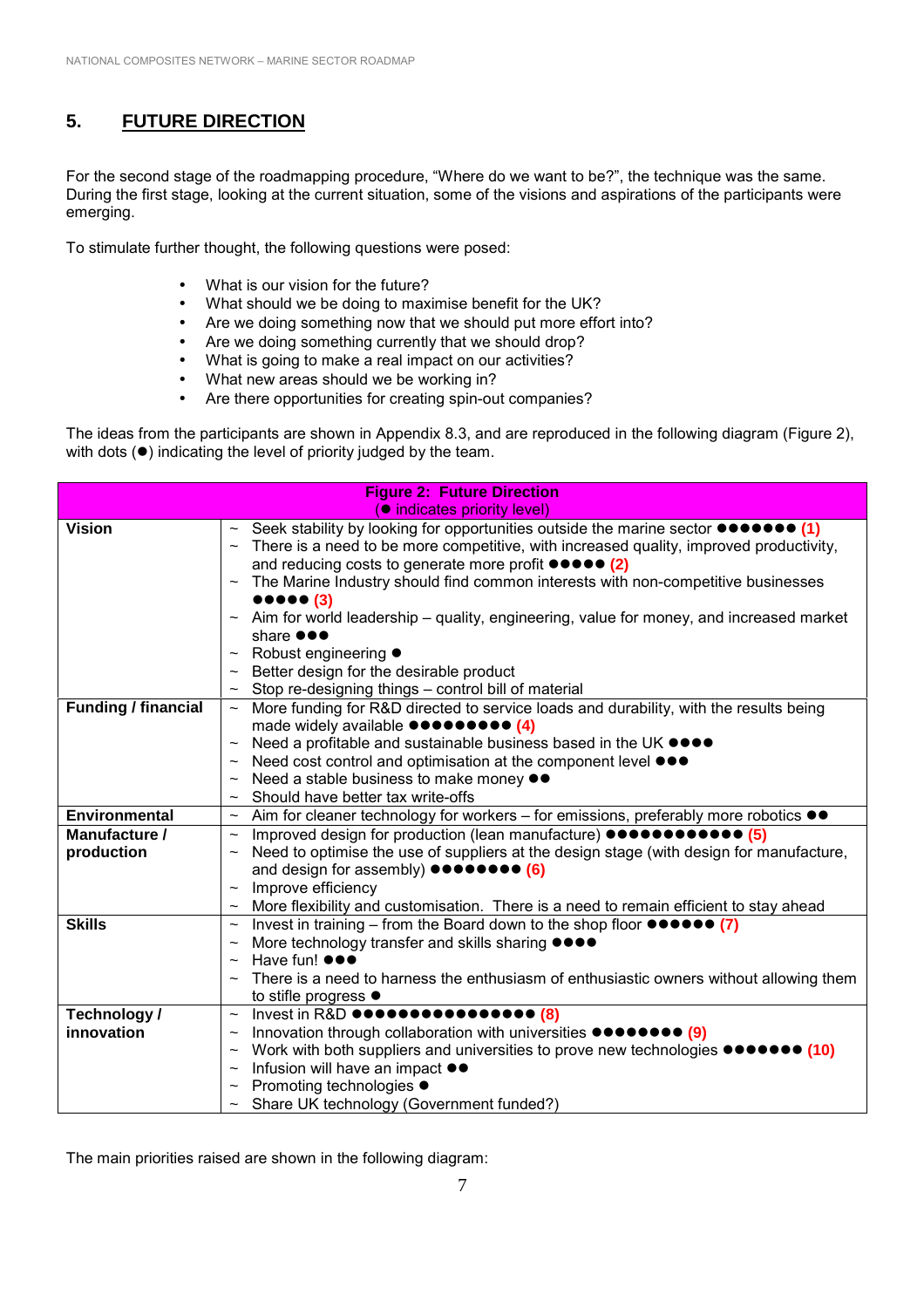| Main priorities for future direction for the Marine Industry's use of Composites |                                                                                                                                           |  |
|----------------------------------------------------------------------------------|-------------------------------------------------------------------------------------------------------------------------------------------|--|
| <b>Vision</b>                                                                    | Seek stability by looking for opportunities outside the marine sector. (1)                                                                |  |
|                                                                                  | There is a need to be more competitive, with increased quality, improved<br>productivity, and reducing costs to generate more profit. (2) |  |
|                                                                                  | The Marine Industry should find common interests with non-competitive<br>businesses. (3)                                                  |  |
| <b>Funding</b> /<br>financial                                                    | More funding for R&D directed to service loads and durability, with the<br>results being made widely available. (4)                       |  |
| <b>Manufacture /</b><br>production                                               | Improved design for production (lean manufacture). (5)                                                                                    |  |
|                                                                                  | Need to optimise the use of suppliers at the design stage (with design for<br>manufacture, and design for assembly). (6)                  |  |
| <b>Skills</b>                                                                    | Invest in training $-$ from the Board down to the shop floor. (7)                                                                         |  |
| Technology/<br>innovation                                                        | Invest in $R&D.$ (8)                                                                                                                      |  |
|                                                                                  | Innovation through collaboration with universities (9)                                                                                    |  |
|                                                                                  | Work with both suppliers and universities to prove new technologies. (10)                                                                 |  |

For the next phase of the roadmapping procedure, looking at the barriers to achieving the vision and what needs to be done to overcome the barriers, these top 10 priorities were discussed by the groups.

Priorities **(5)** and **(6)** were treated as being very similar, as were priority items **(4)**, **(8)**, **(9)**, and **(10)**.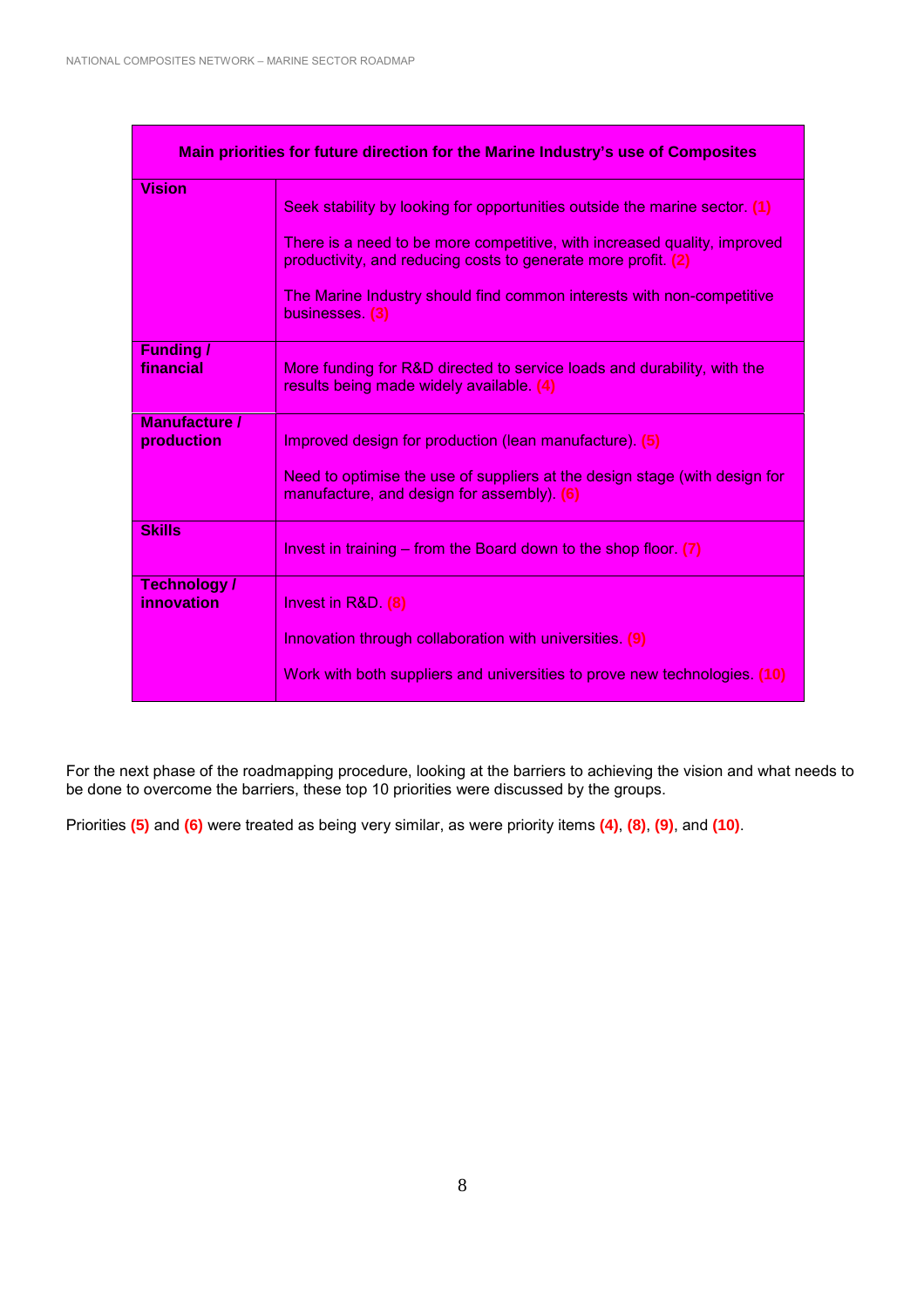## **6. BARRIERS TO PROGRESS AND POSSIBLE SOLUTIONS**

Having arrived at a consensus of the future direction for composites in the Marine Industry, the next stage was to determine *"What is stopping us getting there?"* and deciding *"What needs to be done to overcome the barriers?"*.

Typical questions asked were:

- Do we have the skilled people we need?
- What are the gaps in our technology?
- Is funding likely to be adequate?
- Do we have the necessary infrastructure?
- What is inhibiting manufacture?
- Are patents inhibiting progress?

Actions needed to overcome the barriers (shown in blue) are also included in the following table (Figure 3), and are taken from the priorities shown in Appendix 8.3.

| <b>Figure 3: Barriers and Possible Solutions</b> |                                                                            |
|--------------------------------------------------|----------------------------------------------------------------------------|
| Vision                                           | (1) Seek stability by looking for opportunities outside the marine sector. |
| <b>Barriers</b>                                  | Market knowledge is needed                                                 |
| Next steps                                       | Research the market<br>Obtain market knowledge from sales and marketing    |

| <b>Vision</b>     | (2) There is a need to be more competitive, with increased quality, improved<br>productivity, and reducing costs to generate more profit.                                                                                                                                      |
|-------------------|--------------------------------------------------------------------------------------------------------------------------------------------------------------------------------------------------------------------------------------------------------------------------------|
| <b>Barriers</b>   | The industry is fragmented and no-cooperative<br>$\bullet$<br>There is not enough time to improve efficiency (pressure on production)<br>$\bullet$<br>Barriers are low volume; lack of efficiency; labour costs; lack of technology;<br>$\bullet$<br>privately owned companies |
| <b>Next steps</b> | Outside funding needed to separate development from the pressures of production<br>Instigate: marketing strategy; lean processing; manufacture in a low cost centre;<br>R&D collaborations; market research; clarify roles and responsibilities                                |

| <b>Vision</b>     | (3) The Marine Industry should find common interests with non-competitive                                                                                                                                                                                      |
|-------------------|----------------------------------------------------------------------------------------------------------------------------------------------------------------------------------------------------------------------------------------------------------------|
|                   | businesses.                                                                                                                                                                                                                                                    |
| <b>Barriers</b>   | <b>Funding non-competitors with common interests</b><br>$\bullet$<br>Time and resources not readily available<br>$\bullet$<br>Who are they; more time needed. loss of Intellectual Property; secrecy; who<br>$\bullet$<br>benefits?                            |
| <b>Next steps</b> | Need networking, information and better communications<br>Use consultancies, NCN, suppliers and universities more<br>Need appropriate forum; Investment / priorities; Find non-competitive partners, and<br>create partnerships with mutual benefits and trust |

| Manufacture /<br>production | (5) Improved design for production (lean manufacture).                                                                   |
|-----------------------------|--------------------------------------------------------------------------------------------------------------------------|
|                             | (6) Need to optimise the use of suppliers at the design stage (with design for<br>manufacture, and design for assembly). |
|                             |                                                                                                                          |
| <b>Barriers</b>             | No time; lack of communication; lack of knowledge transfer                                                               |
|                             | Need for additional investment in new processes                                                                          |
|                             | More process engineers are required, rather than designers                                                               |
|                             | There is a lack of communication between engineering and purchasing.                                                     |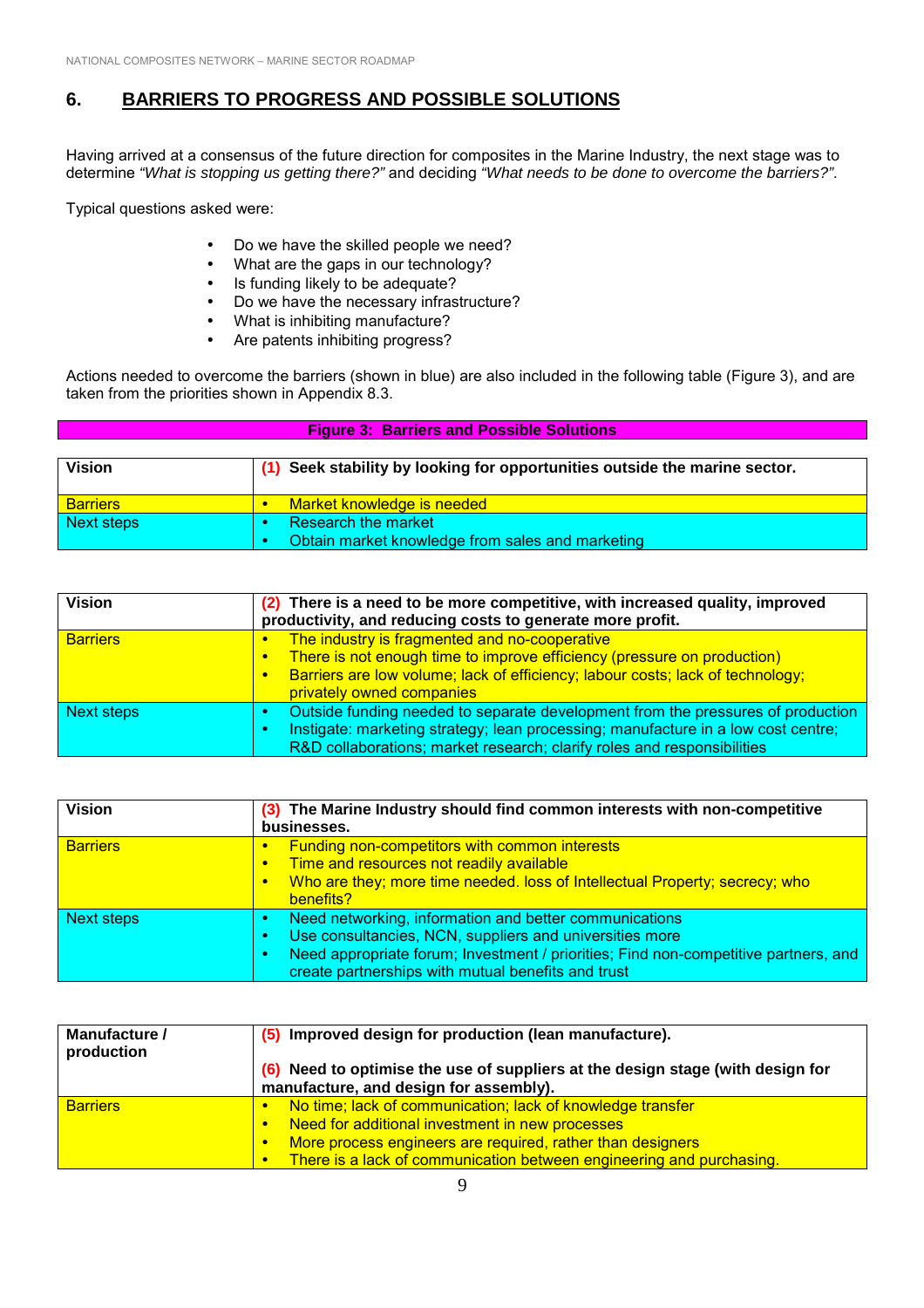|            | There is a lack of engineering awareness of suppliers' capabilities           |
|------------|-------------------------------------------------------------------------------|
| Next steps | Money is needed to create time                                                |
|            | Ensure improved communications from suppliers, and with experts and designers |
|            | Be pro-active and release funding                                             |
|            | Employ and train more process engineers                                       |
|            | Structure engineering and purchasing as one entity                            |
|            | Educate engineers to engage suppliers                                         |

| <b>Skills</b>   | Invest in training - from the Board down to the shop floor.                |  |
|-----------------|----------------------------------------------------------------------------|--|
| <b>Barriers</b> | Managing resistance to change<br>$\bullet$                                 |  |
|                 | Management do not see the benefits upfront<br>$\bullet$                    |  |
|                 | Need a highly skilled workforce<br>$\bullet$                               |  |
|                 | Lack of money and time.<br>$\bullet$                                       |  |
|                 | More visibility and availability of relevant training courses<br>$\bullet$ |  |
| Next steps      | Training organisations need better marketing                               |  |
|                 | Improve design tools to reduce 'black art' approximations                  |  |
|                 | Change company ethos towards research                                      |  |

| <b>Funding / financial</b><br><b>Technology / innovation</b> | (4) More funding for R&D directed to service loads and durability, with the<br>results being made widely available.<br>(8) Invest in R&D.                                                                                                                                                                                                                                                                                                                                                |  |
|--------------------------------------------------------------|------------------------------------------------------------------------------------------------------------------------------------------------------------------------------------------------------------------------------------------------------------------------------------------------------------------------------------------------------------------------------------------------------------------------------------------------------------------------------------------|--|
|                                                              | (9) Innovation through collaboration with universities.                                                                                                                                                                                                                                                                                                                                                                                                                                  |  |
|                                                              | (10) Work with both suppliers and universities to prove new technologies.                                                                                                                                                                                                                                                                                                                                                                                                                |  |
| <b>Barriers</b>                                              | Money is tight<br>$\bullet$<br>Lack of collaboration, with resistance to change, and no business case<br>$\bullet$<br>No time for R&D, along with a lack of awareness of what it can offer<br>$\bullet$<br>Time and effort is required to win funding, and find matching funding if it is needed<br>$\bullet$<br>There is little knowledge about how to access funding<br>$\bullet$<br>There is a lack of - awareness of collaborative opportunities; time; confidentiality<br>$\bullet$ |  |
| Next steps                                                   | Demonstrate value for money<br>٠<br>Create an industrial communications forum<br>۰<br>Generate and provide business case<br>۰<br>There is a need to prioritise workload to allow time for investment in the future<br>٠<br>Overcome company ethos<br>٠<br>Actively seek academic support<br>۰<br>Use agencies, funding and networks<br>۰<br>More effort through suppliers, universities, and users. Provide better links through<br>۰<br><b>NCN</b>                                      |  |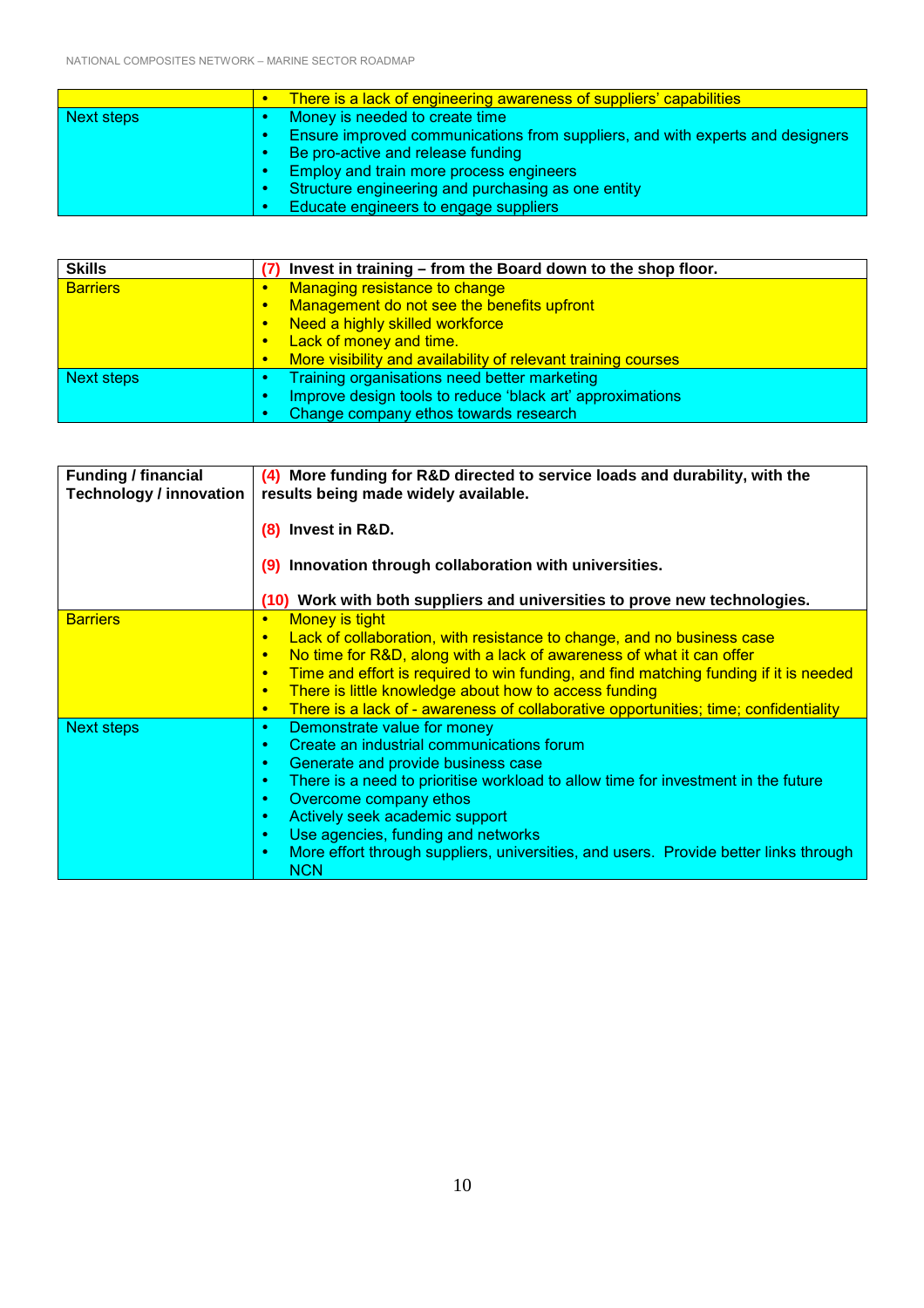## **7. ACTIONS / RECOMMENDATIONS**

The following actions and recommendations were forthcoming from the Technology Roadmap Composites for the Marine Industry:

#### **Awareness and Networking**

- There is a great deal of scope for the Marine Industry to use technology that is already developed for the Automotive and Aerospace Industries, making use of the nanocomposite and nanocoating materials that are now available. *[Two of the participants in the roadmapping session have an automotive background and could be very useful for any subsequent meetings.]*
- It is suggested that NCN should provide a database of academic expertise in composites, which would be helpful to the Marine Industry.
- ! To find common interests with non-competitive businesses, NCN should provide information through suppliers and universities. Intellectual property needs to be safeguarded, and any partnerships need to be built on mutual benefits and trust.

#### **Manufacturing**

- ! Improved efficiencies within manufacturing are needed, looking at manufacturing in low cost centres, and moving to lean processing.
- ! Better communication is needed between engineers and purchasing, and engineers should have more contact with suppliers.

#### **Skills**

- ! More process engineers should be trained for the Marine Industry; there are insufficient skills within the workforce.
- ! Not enough data is available about relevant training for the Marine Industry. NCN are in a position to provide web-based information for the community.

#### **Technology and Innovation**

- ! Time availability and production pressures inhibit development of new technologies. More focused effort towards development should be undertaken. In this area, closer collaborations with academics and suppliers need to be explored.
- ! Time and effort are required to access funding for development projects, so help will be required to provide awareness of what is available. NCN is in a position to help here.

This is only the first stage of the roadmap. The NCN needs to develop this further, with input from those unable to attend the workshop. The main points will be picked up by the NCN, with a view to creating a vibrant and progressive community among the Marine Industry.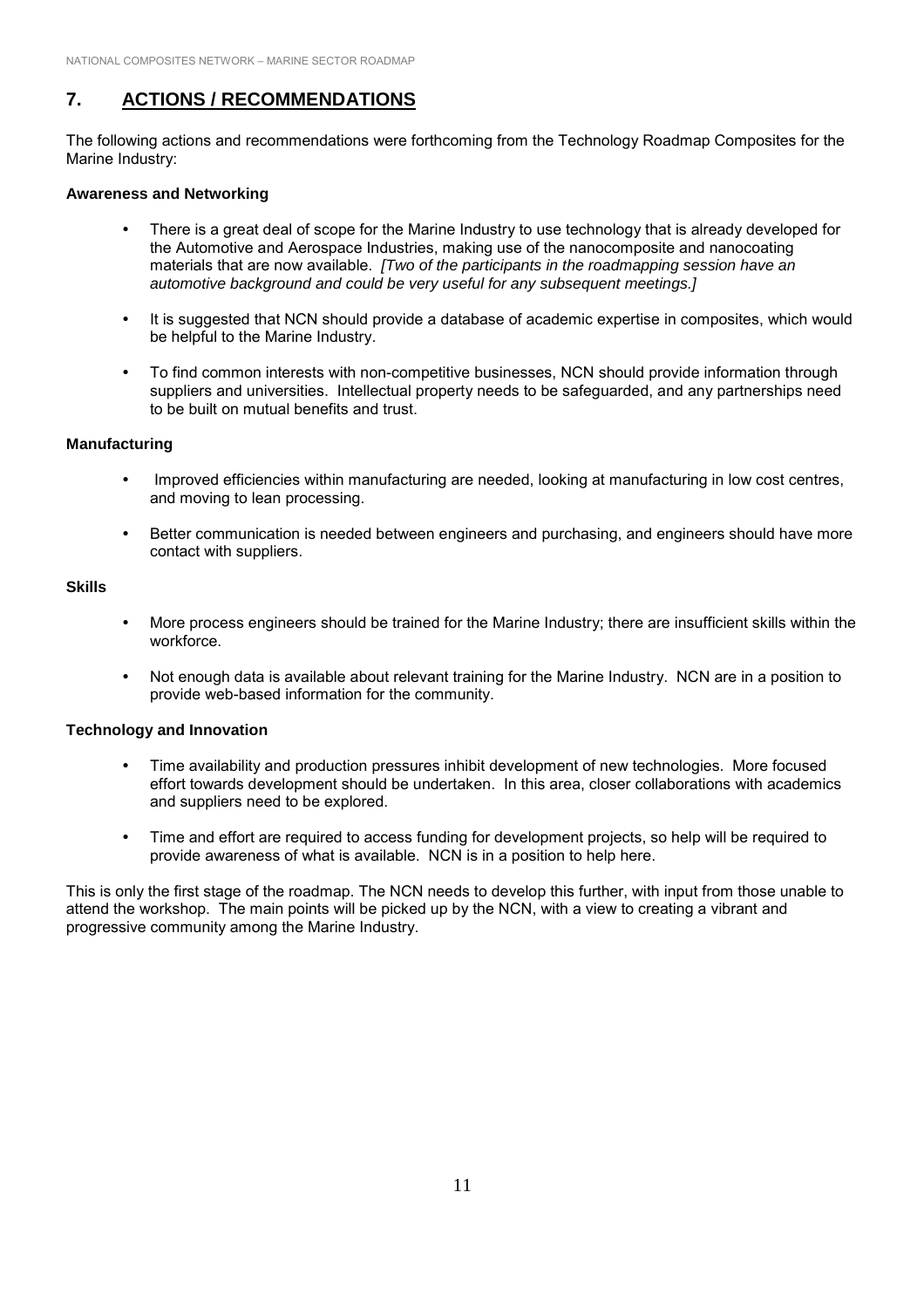## **8. APPENDICES**

## **8.1 Methodology**

#### **What is Roadmapping?**

Based on a Foresight model, roadmapping is a high-level planning tool to help both project management and strategic planning in any technically-based establishment, whether in academia or industry.

Motorola first coined the word roadmapping in the seventies, but only recently has it been widely adopted by both individual companies and industry sectors as an essential part of their future growth. Figure (i) summarises the types of roadmaps that have already been produced. They can be for industries such as "glass" and "petroleum", or for specific technologies such as nanomaterials, biocatalysis, etc. Some roadmaps have been produced just for single product areas.

#### **How are the Roadmaps produced?**

The process gathers together groups of commercial as well as technical experts, and takes them through the four stages that are shown in Figure (ii). The participants need to have sufficient information about the markets and the business to say where the topic under consideration is at the present time. The first step is to agree what the present situation is, and then to move on to provide a vision of where they see things going in the future - where they want to be during the next 20 years.

The third stage is to determine what the barriers to achieving the objectives and goals are. Finally decisions and proposals need to be made to enable the barriers to be overcome. These are arranged over a timescale, with short-term (0 to 3 years), medium-term (3 to 10 years), and long-term (> 10 years) goals.

Hexagon shaped *Post-its* (colour coded for each stage) are used to gather the participants' thoughts for each step. These are then grouped into topics, and a typical example is shown in Figure (iii). When a consensus is reached regarding the conclusions, "dot" stickers are added to indicate the main priority items.

Such roadmaps provide a collective opinion about the future strategy, with agreed objectives.

As soon as the roadmap has been completed, it can be sent out to other interested parties for their additions and comments.

Roadmaps are "live" documents and should be updated on a regular basis.

#### **8.2 Summary of publications related to Composites for the Marine Industry**

## **BACKGROUND TO ROADMAPPING IN THE FIELD OF COMPOSITES FOR THE MARINE SECTOR \_\_\_\_\_\_\_\_\_\_\_\_\_\_\_\_\_\_\_\_\_\_\_\_\_\_\_\_\_\_\_\_\_\_\_\_\_\_\_\_\_\_\_\_\_\_\_\_\_\_\_\_\_\_\_\_\_\_\_\_\_\_\_\_\_\_\_\_\_\_\_\_\_\_\_\_**

In connection with the National Composites Network's activities to roadmap composites for the marine sector, there are a number of roadmaps and strategy documents relating generally to composites. The following summaries highlight the main issues relating to composites for the marine industry.

#### **General Roadmaps on Composites**

Figures from 2004 (http://europa.eu.int/comm/environment/waste/pdf/epec\_report\_05.pdf) indicate the main users of plastics by industry sector throughout Europe.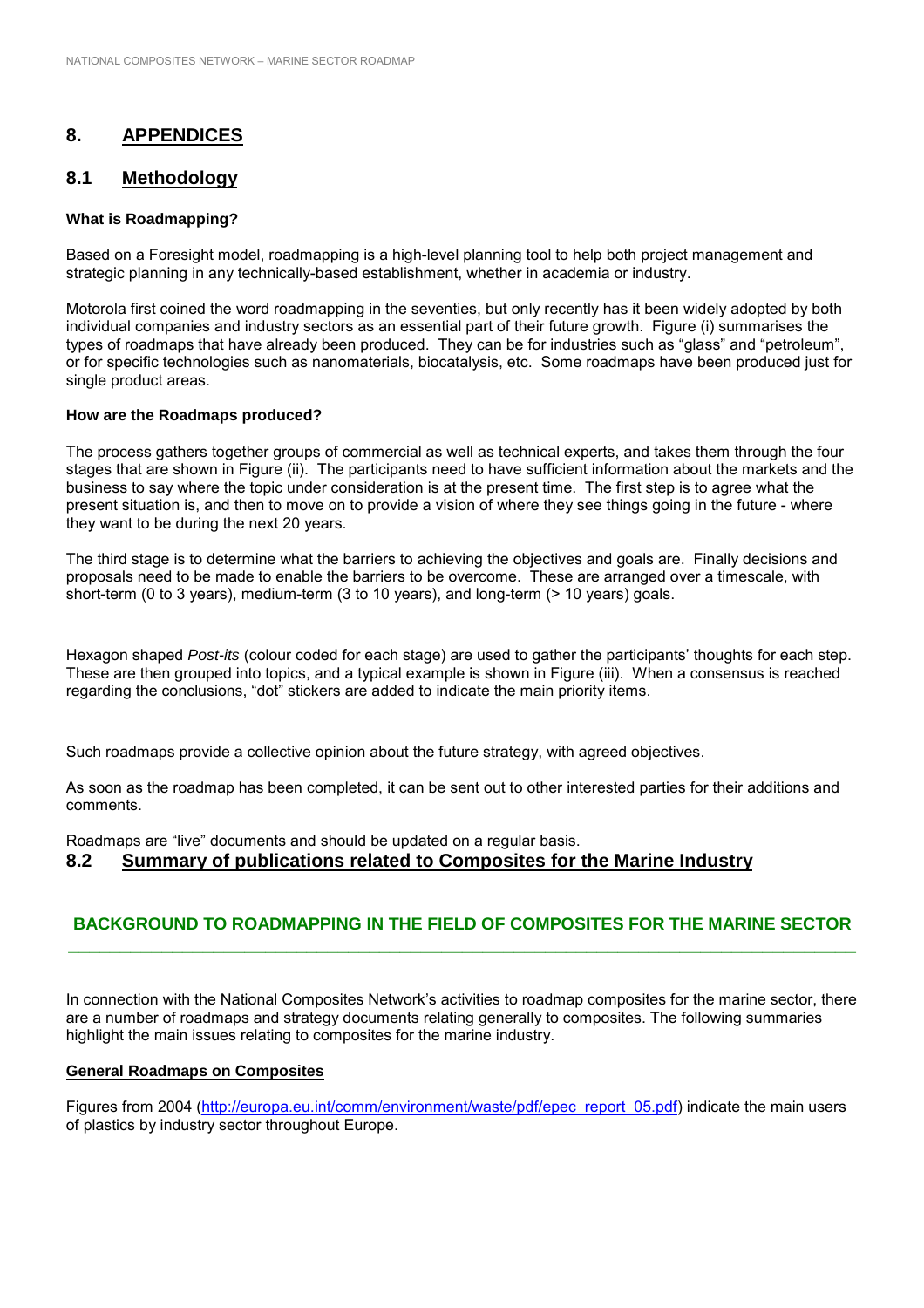## *Technology Roadmap for Low Energy Polymer Processing by RAPRA*

In December 2003, Faraday Plastics, one of the Faraday Partnerships, produced a roadmap on low energy polymer processing (http://www.faraday-plastics.com/techroadmap.htm). Nanotechnology, which is influencing many developments in composites, was not mentioned specifically.

Areas for research and development were identified and the main ones are listed below:

- ! Increased understanding of the energy balance in polymer processing
- Computer modelling of polymer processing
- Robust in-line melt temperature measurement
- Robust in-line energy measurement
- Supercritical fluid processing
- Single step processing
- ! Weight minimisation through micro-cellular foaming
- ! Fluid assisted processing.

Most of the above topics are now receiving attention, but a further 4 areas were identified as being worthy of R&D:

- **Mixing technologies**
- Process design for energy minimisation
- Intelligent processing additives
- In-line screw wear monitoring.

This particular roadmap resulted in over £3 million funding being obtained from the EU to progress certain aspects of the findings.

#### *Thermoplastic Composites In Europe to 2025 by Coronet*

Coronet, a European Research Infrastructures Network, produced in April 2004 a Foresight study into future research needs for thermoplastic composites (http://www.coronet.eu.com/DesktopDefault.aspx?tabindex=98&tabid=182).

A STEEP analysis identified Cost-effective Manufacturing as an important issue, with increases in productivity, lower part costs, reduced parts count, hybrids and advances in competing materials all falling into this category.

A trends analysis highlighted a number of key areas of research that will be needed to meet the expected trends in materials, processes and applications. In materials, these were:

- Natural fibre composites, including wood fibres
- ! Polymeric fibres such as PET, PP and PE
- Nano-reinforced fibres
- Self-reinforced polymers
- Reactive thermoplastics
- New commodity materials (e.g. PA, ABS, PBT, PET, and TPU)
- High performance materials (e.g. fluoropolymers, LCPs and PEKK)
- ! Bio-derived matrices
- Thermoplastic nanocomposites.

Modelling techniques and long-term performance characterisation of these materials is also needed. For processing technologies, the following were regarded as important research needs:

415 coronet Anna Steva **Thermoplastic Composites** in Europe to 2025 Foresight Study into Future Research Needs Thermapiastic Composites Infrastructure Cooperation Network - Coronal Output from Task 3.2: Forestont Activity<br>Final Version After Validation **CONTRACTOR** CONTRACTOR PRODUCTS IN AN INTERNATIONAL PRODUCTS IN THE CONTRACTOR OF THE CONTRACTOR OF THE CONTRACTOR



! Thermoplastic RTM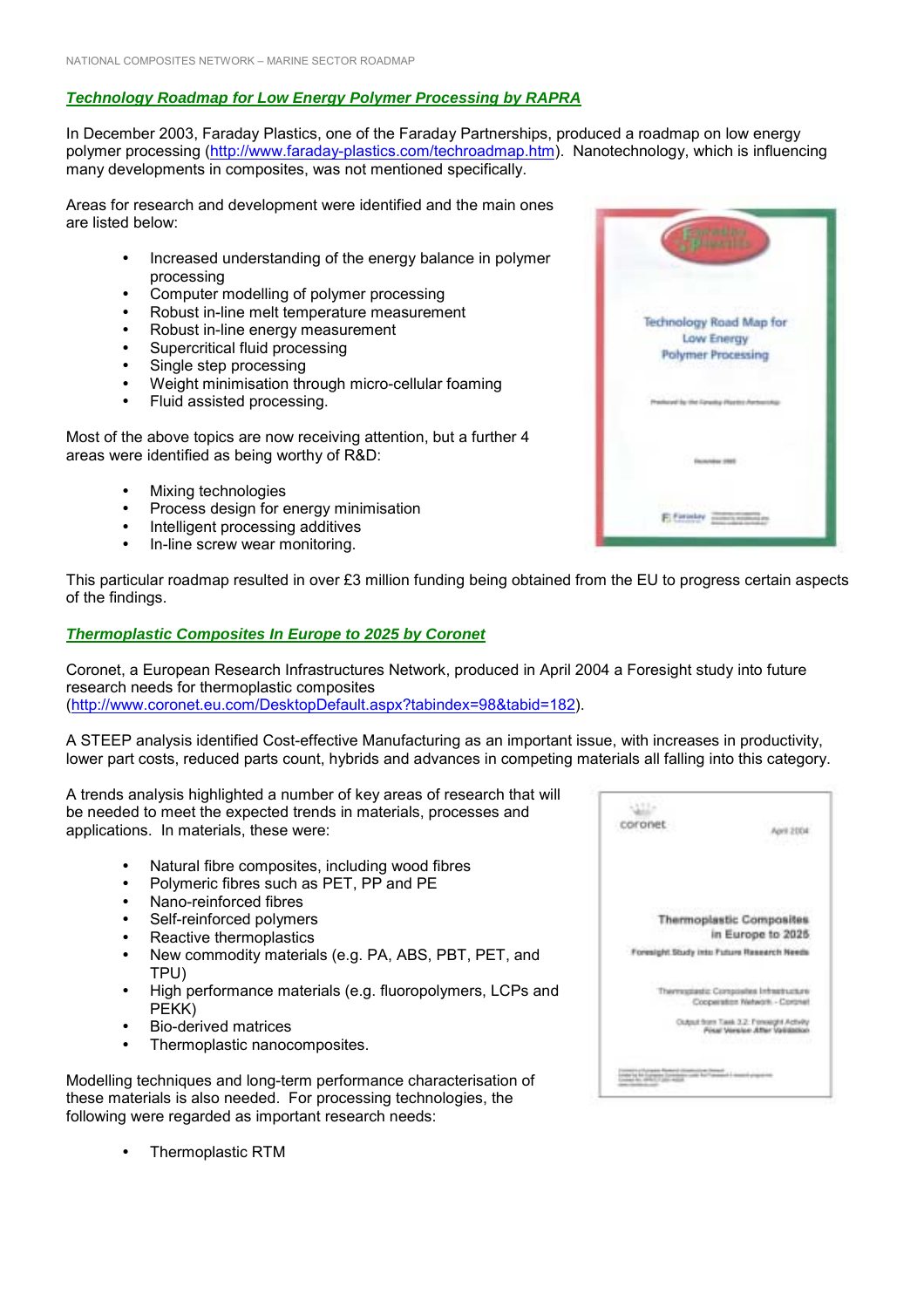- New LFT injection processes
- Hybrid moulding processes (e.g. thermohydroforming) and structures
- Press and stamping processing routes
- Thermoplastic pultrusion and extrusion
- Diaphragm forming
- Filament winding
- Fibre placement and automated tape-laying.

Future needs in nanotechnology were identified below:

| <b>Materials</b>         | Research                                                                             | <b>Infrastructure</b>                         |
|--------------------------|--------------------------------------------------------------------------------------|-----------------------------------------------|
| Self-reinforced polymers | Nano-reinforcement                                                                   | Fibre spinning, continuous lamination         |
|                          |                                                                                      | lines, twin screw extruder                    |
| Nano-reinforced fibres   | Self-reinforced polymers or other<br>matrices, improved stiffness and<br>temperature | Twin screw extruders, fibre-spinning          |
| Nanocomposites           | Enhanced fire properties; use with /<br>without fibres, RTM with carbon<br>nanotubes | Twin screw extruders, analytical<br>equipment |
| Fire-testing             | Fire retardance of nano-clays                                                        | Twin screw extruders, fire testing rigs       |

#### *Towards Commercialisation of Nanocomposites And Hybrids, Faraday Plastics and Hybridnet*

This roadmap (May 2004) focused on nanocomposites (http://www.faraday-plastics.com/techroadmap.htm). Processing was the first main point raised by the roadmap, stating that there is a lack of understanding of how polymers filled with nanoparticles or nano-clays behave under processing conditions.

The report identified a real need to establish the processing behaviour for a range of nanocomposite materials especially when processed on traditional polymer processing equipment. Reproducibility is needed, and processing capabilities for nanocomposites should run parallel to product development and the development of reliable Quality Control techniques.

The full list of research needs for processing nanocomposites was:

- ! Development of processing technologies that will give reproducible products
- Develop in-line monitoring and control technologies
- Uniformity of exfoliation, dispersion and distribution on the nanoscale must be achievable
- Increased processing knowledge is required e.g. what factors affect material integrity, and how can these be controlled?
- Parallel manufacturing developments such as micromoulding need to be developed in-line with developments in nanocomposites technologies
- Presently there is a lack of knowledge of the processing characterisation of materials and how machinery design can be optimised
- ! Techniques must be developed that allow processing on traditional machinery
- ! Process induced structuring of nanomaterials must be more fully understood
- ! Processing technologies must be developed that are cost effective
- Quality control methods need to be developed.

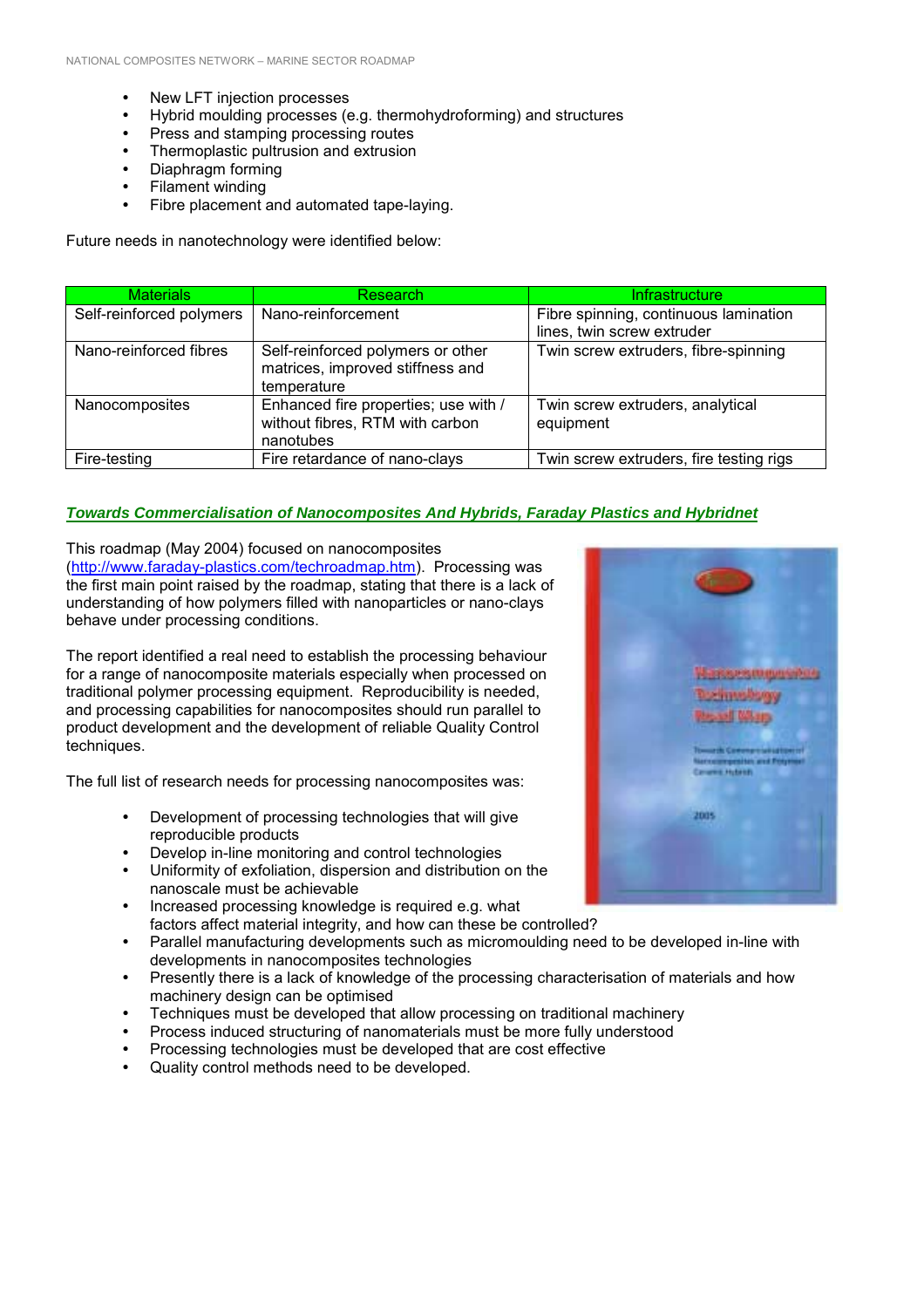#### *Chemical Industry R&D Roadmap for Nanomaterials by Design*

In the United States, the Chemical Industry Vision2020 Technology Partnership, in December 2003, produced their roadmap on nanomaterials. The 93 page report was called *Chemical Industry R&D Roadmap for Nanomaterials by Design: Fundamentals to Function*. It is well worth viewing at www.chemicalvision2020.org/pdfs/nano\_roadmap.pdf.

It is very comprehensive; having taken a large number of people a great deal of time and effort to prepare. The emphasis is on getting nanotechnology based products to market as rapidly as possible.

The report begins by saying that Nanomaterials by Design will require concurrent development of:

- Nanoscale fundamentals and synthesis
- Methods of manufacturing
- Multi-probe measurement tools for the nanoscale
- Reliable models relating nanostructures to properties

Additional supporting activities must address:

- Environmental impacts
- Safety and health
- Standards
- Technology transfer
- **Infrastructure**
- **Education**



Manufacturing and processing are seen as being particularly important to the US community achieving its objectives in nanotechnology. The following diagram summarises the essential elements of the research pathway to Nanomaterials by Design.

Under Manufacturing and Processing, the following priority issues are highlighted, with timeframes and relative expenditure:

| <b>Priority</b> | Task                                                                                | <b>Timeframe</b> | Investment |
|-----------------|-------------------------------------------------------------------------------------|------------------|------------|
| Top             | Unit operations and robust scale-up and scale-down methods                          | 5 years          | \$\$\$\$   |
| Top             | Manufacturing techniques for hierarchical assembly                                  | 20 years         | \$\$\$\$   |
| Top             | Dispersion and surface modification processes that retain<br>functionality          | 5 years          | \$\$       |
| High            | Process monitoring and controls for consistency                                     | 20 years         | \$\$\$     |
| High            | Integrate engineered materials into devices while retaining<br>nanoscale properties | 20 years         | \$\$\$     |
| Medium          | Impurity removal from raw material precursors                                       | 5 years          | \$         |

#### **Roadmaps for the Automotive Sector**

In addition, there are a number of roadmaps that specifically cover the automotive industry, which have sections that could be relevant to the marine sector. Clearly they differ from marine practices in that mass production is a feature of the automotive sector, with recycling is becoming an increasing issue.

#### *Plastics in Automotive Markets – Vision and Technology Roadmap*

The American Plastics Council has carried out a roadmap on the future of plastics in the automotive industry which (www.plastics-car.com/roadmap/haveflash.htm). The web summary is set out as follows: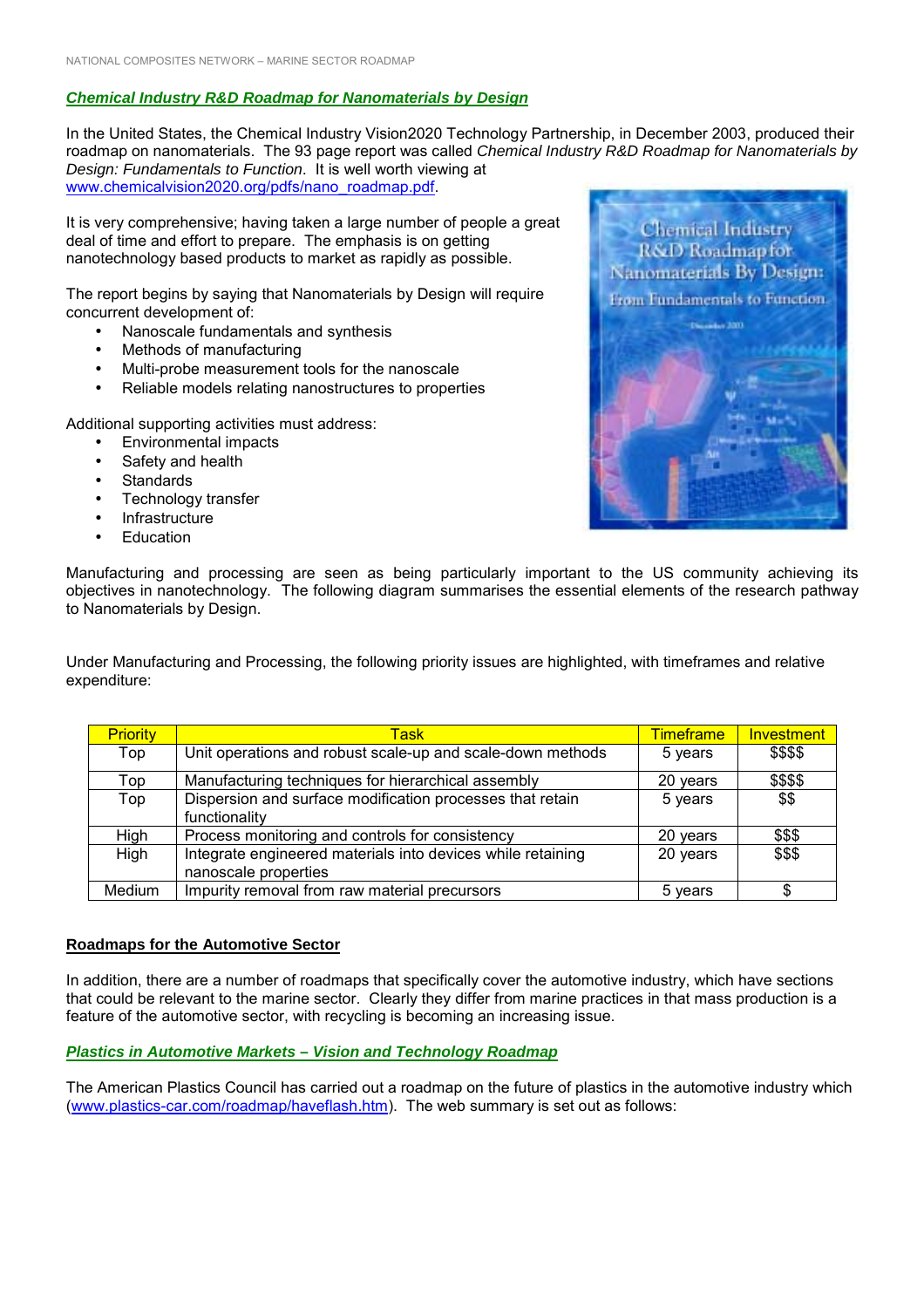#### 1. UNPRECIDENTED CHALLENGES

Today automakers are faced with formidable challenges:

- ! Consumers expect cars to perform better, have more features, and cost less
- ! Existing architectures are reaching their practical limit
- ! Globalisation and rapid manufacturing techniques are driving the industry to rapidly move innovative vehicles to market
- ! Design and assembly times must be compressed, and tooling and fabrication costs minimised
- ! Expectations for a clean environment and sustainable products are pushing automakers to be more responsible in the use of energy and materials

Automakers and designers have already embraced the versatility of plastics in such demanding applications as body parts, intake manifolds, safety devices, fuel systems and tanks, bumpers, structural applications and high performance racing cars.

While polymer use has increased dramatically, it has only just begun to use them to their full potential. The continuous drive to improve the bottom line will create even more opportunities for plastics in automotive applications.

## 2. A VISION FOR THE FUTURE OF AUTOMOBILES

The vision is that by 2020 the automotive industry will have established plastics as a material of choice in the design of all major automotive components and systems. To realise the vision, plastics producers and automakers will work to maximise the value of polymers throughout the supply chain and over the entire life cycle of the vehicle.

- ! Plastics will be the preferred material for enhancing component and system value
- ! Designing with plastics and composites will positively impact vehicle cost, environmental performance, and customer preferences
- ! Plastics will be the principal tool to produce safer, more affordable, stylish, durable, energyefficient, and low emission vehicles in every market segment
- Rapid, cost-effective processing systems will provide automakers with the flexibility to respond to dynamic markets
- ! Polymer-based architectures will give automakers the freedom to create innovative vehicles that increase the value throughout the supply chain and for the driving public.

#### 3. A STRATEGY FOR SUCCESS

To achieve the vision for the year 2020, a bold business strategy will be pursued, composed of 4 main elements:

- . New applications for plastics develop a portfolio of polymer-based tools that maximise the performance advantages of polymers and composites and allow the design and prototyping of new vehicle architectures
- Speed to market shorten design and engineering cycles to fast-track polymer applications from concept to commercial product
- Enabling infrastructures present automakers with a sound business case for plastics and built plastics
- Sustainable transportation develop and use new plastics and composites to create sustainable vehicle.

#### 4. TECHNICAL PRIORITIES

To achieve the strategic goals and vision a diverse portfolio of critical technologies will be pursued. Critical new technology development areas are:

- ! Advanced material systems
- Predictive engineering
- Automotive design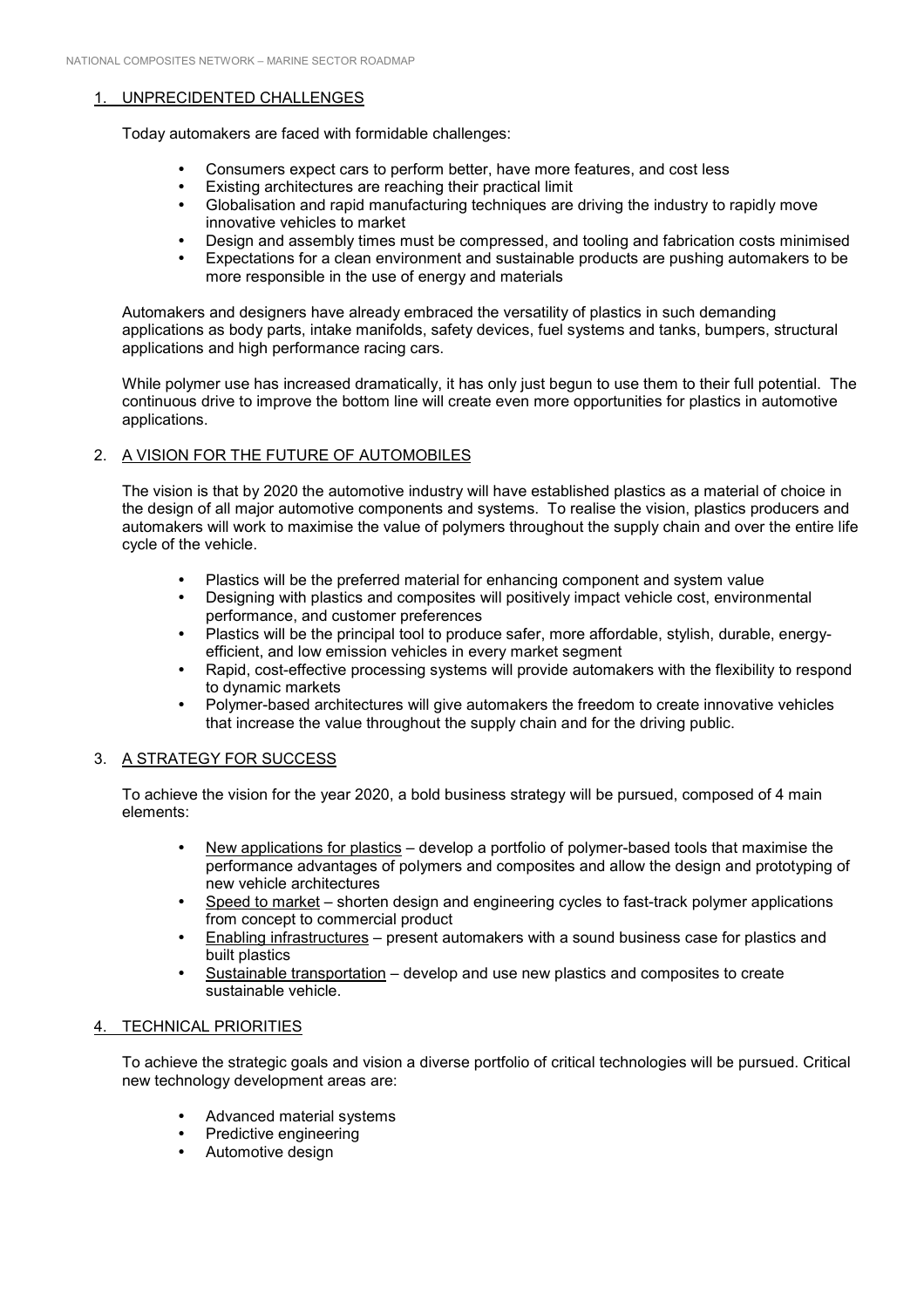- Advanced manufacturing technology
- ! Business, market, and education infrastructure
- ! Environmental performance.

#### 5. PARTNERSHIPS BRING VALUE

Achieving the vision will require resources beyond the practical reach of any single company. A coordinated strategy is essential, involving all stakeholders.

#### 6. THE PATH FORWARD

In application after application, plastics have replaced conventional materials because they provide the functionality that engineers demand, the styling that designers seek, and the value that customers expect. Automobiles are no exception.

## *Foresight Vehicle Technology Roadmap*

As part of the UK Government's Foresight exercise, the Society of Motor Manufacturers and Traders Limited produced, in 2004, a Foresight Vehicle Technology Roadmap (www.foresightvehicle.org.uk).

Technology targets are shown in the following table:



|                                | 0-5 years                                                                    | 5-10 years                                                                    | <b>10-20 years</b>                       |
|--------------------------------|------------------------------------------------------------------------------|-------------------------------------------------------------------------------|------------------------------------------|
| Safety                         | Selection of joining systems to match                                        | Design/production and validation of                                           |                                          |
|                                | material performance capabilities                                            | 'smart' crash structures                                                      |                                          |
| Product configurability<br>and | Component integration<br>Easier separation of materials for                  | Automotive industry relevant materials<br>information database with all needs |                                          |
| flexibility                    | recycling or re-use                                                          | covered - one source                                                          |                                          |
|                                | Effect of modular structures (and                                            | Management of customer                                                        |                                          |
|                                | joining) on crash structures/NVH                                             | customisation and effect on design                                            |                                          |
|                                | /stiffness                                                                   | process/homologation and supply                                               |                                          |
|                                | Robust engineering solutions for rapid                                       | chain                                                                         |                                          |
|                                | modular reconfiguration                                                      |                                                                               |                                          |
| Economics                      | Reduce cost of moulded composites                                            | Disassembly techniques                                                        |                                          |
|                                | Component performance beyond                                                 | Develop viable alternative to                                                 |                                          |
|                                | single vehicle life                                                          | traditional paint finish for body panels                                      |                                          |
|                                | Development costs                                                            |                                                                               |                                          |
|                                | Re-processing of metal mixtures to<br>give pure metals for re-use            |                                                                               |                                          |
|                                | A higher, safer and more                                                     |                                                                               |                                          |
|                                | environmentally sound vehicle                                                |                                                                               |                                          |
|                                | development                                                                  |                                                                               |                                          |
| Environment                    | Establish standards of environmental                                         | New magnetic materials for hybrid/                                            | Solve H <sub>2</sub> fuel infrastructure |
|                                | friendliness                                                                 | fuel cell powertrain                                                          | issues to enable                         |
|                                | Development of polymer separation                                            | Develop re-use mechanisms/                                                    | widespread uptake and use                |
|                                | techniques                                                                   | methodologies                                                                 | Hardwearing, low friction                |
|                                | ELV compliant composite materials                                            | Identify higher value markets for                                             | coatings to eliminate                    |
|                                | Reduce vehicle weight                                                        | recovered materials                                                           | lubricants from powertrains              |
|                                | Attachment strategies for dismantling<br>Wider understanding of materials in | National systems for materials re-use<br>and recycle                          |                                          |
|                                | the industry                                                                 |                                                                               |                                          |
|                                | Overcoming energy saving vs.                                                 |                                                                               |                                          |
|                                | recycling perceptions                                                        |                                                                               |                                          |
|                                | National system for re-use of                                                |                                                                               |                                          |
|                                | components                                                                   |                                                                               |                                          |
|                                | Low cost CFRP panels and structures                                          |                                                                               |                                          |
| Manufacturing                  | Joining hybrid structures                                                    | Coatings which survive production                                             | Die-less forming                         |
| systems                        | Surface quality thermoplastic                                                | Reduce time to manufacture for novel                                          |                                          |
|                                | composites                                                                   | technologies                                                                  |                                          |
|                                | Develop low cost composite<br>manufacturing process                          | Materials that do not require paint<br>protection                             |                                          |
|                                | Cost effective joining/dismantling of                                        | Convergence of business and                                                   |                                          |
|                                | mixed material structures                                                    | technology research models                                                    |                                          |
|                                |                                                                              |                                                                               |                                          |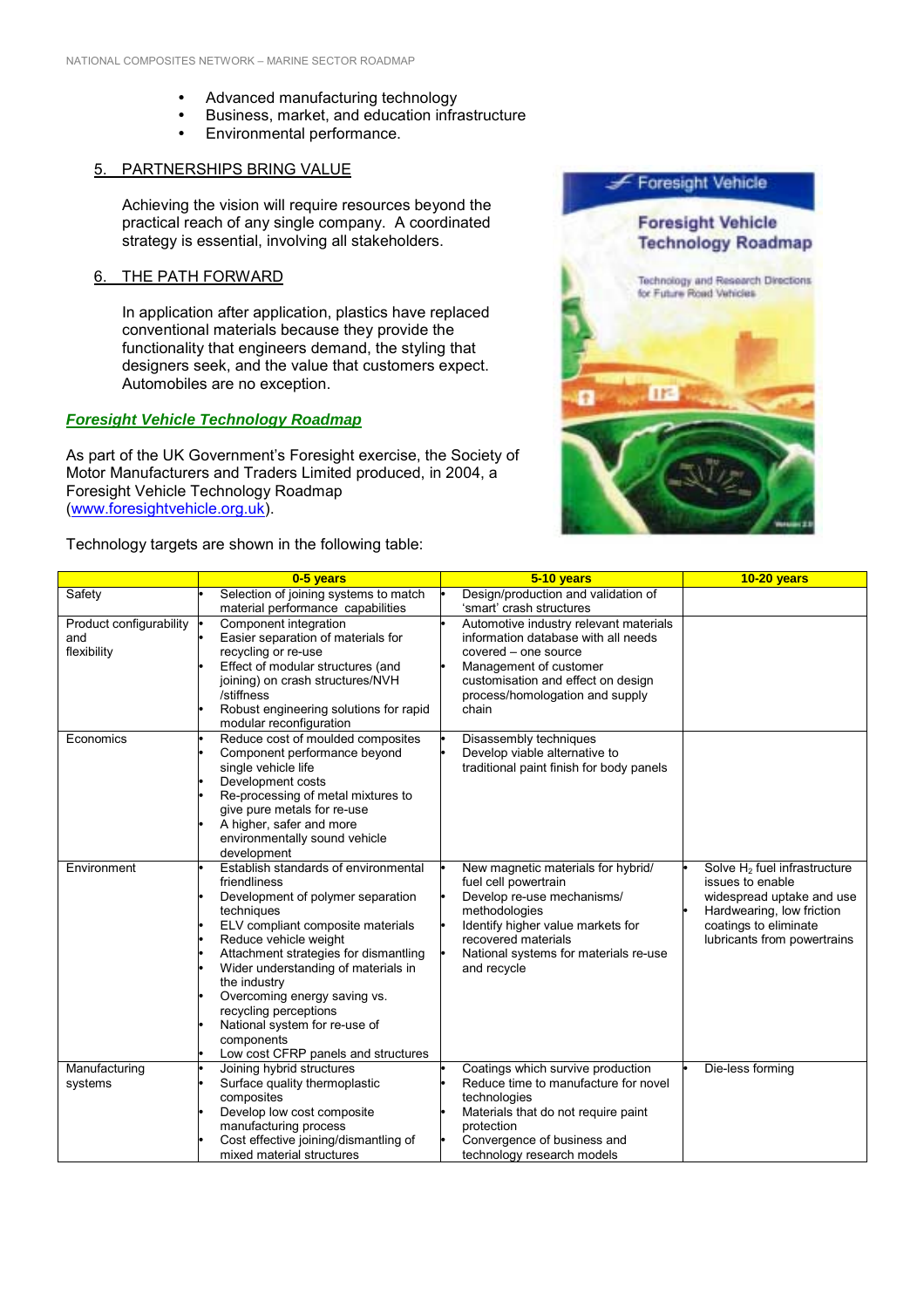| Cheap, environmentally friendly<br>system to join steel, aluminium and<br>magnesium without corrosion issues<br>Awareness of and access to process<br>models and life cycle analysis<br>Establish central register of production<br>routes to advise on potential facility<br>sharing<br>Single piece structure development<br>costs | Flat pack/modularity requires ability to<br>make cheaper, structural, sealed<br>joints post-paint process |
|--------------------------------------------------------------------------------------------------------------------------------------------------------------------------------------------------------------------------------------------------------------------------------------------------------------------------------------|-----------------------------------------------------------------------------------------------------------|
|--------------------------------------------------------------------------------------------------------------------------------------------------------------------------------------------------------------------------------------------------------------------------------------------------------------------------------------|-----------------------------------------------------------------------------------------------------------|

#### *Monet Roadmap – Where does the future lead?*

Monet is a European Centre of Excellence in 'artificial intelligence into industry', based at the University of Wales in Aberystwyth. It produced a report in June 2002 entitled *Model Based Systems in Automotive Domains: Applications and Trends* (http://monet.aber.ac.uk:8080/monet/docs/tg\_minutes\_and\_reports/automotive/a1\_report.pdf).

The approach taken has been through questionnaires to experts in the field. It claims that model-based reasoning has proved to be a very powerful technology for automotive applications for tasks such as diagnosis, design, and simulation. The general idea is that qualitative models can support several activities which are critical to the life cycle of vehicles: from analysis of the original design through on-board monitoring, diagnosis and recovery, to diagnosis and repair in the workshop.

#### **Nanotechnology Developments**

The following diagram summarises the potential of developments in nanotechnology, which are already impacting on markets:

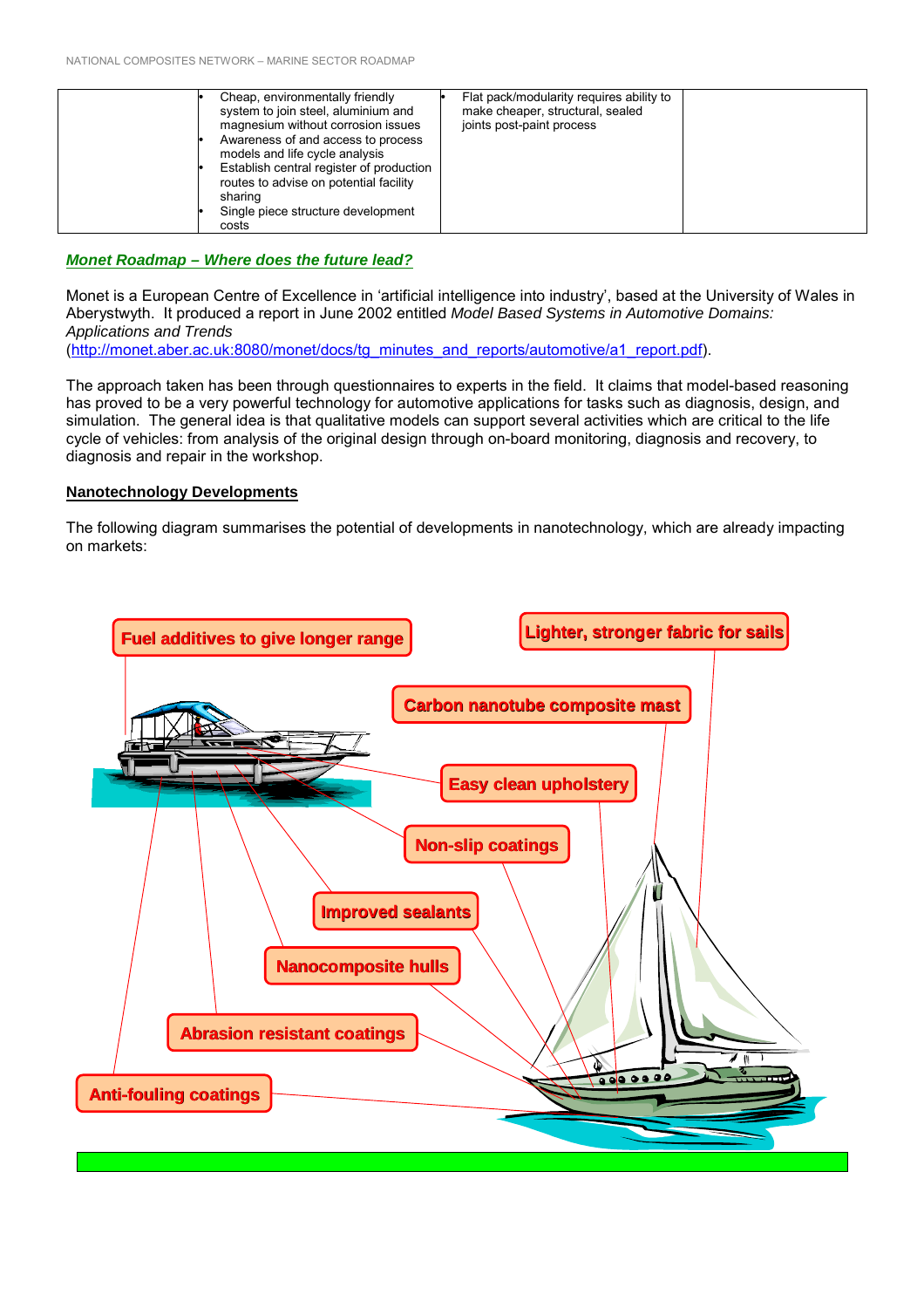#### *IMPACT OF NANOTECHNOLOGY*

*Nanotechnology is already having a considerable effect on the automotive industry, enabling lighter weight materials and additional properties leading to new products.*

*The diagram shows the possibilities, with respect to the marine sector.*

*Examples of use in automobiles are:*

- ! *With 20% weight saving over conventional parts, the Toyota Camry's air intake cover and the Mitsubishi GDI models engine cover both has a nylon/nanocomposite material rather than a metal part. As well as light-weighting, this also makes use of the heat deflection properties of nanocomposite materials.*
- ! *The Chevrolet Impala uses 245 tonnes per annum of montmorillonite/polypropylene nanocomposite for its side body mouldings.*
- ! *The final lacquer on a number of Mercedes models is silica nanoparticle based and provides a durable anti-scratch surface. Other coatings developments in the field of nanotechnology are for textiles, where easy-clean coatings are now being used on Hugo Boss suits.*
- ! *Carbon nanotubes promise composites with 50-100 times the strength of steel and one sixth the weight! 60% of new cars in the US have plastic fuel lines incorporating carbon nanotubes to dissipate charges.*

The DTI's MNT Network, set up by the Government to coordinate the UK's activities in this rapidly developing area, has produced awareness packs which are designed to update specific sectors on the potential impact nanotechnology could have on their business. One has been produced for the marine sector with help from Marinetech South. The packs contain slides describing the opportunities, with notes on each slide, and case studies. Examples of some of the slides are shown below:

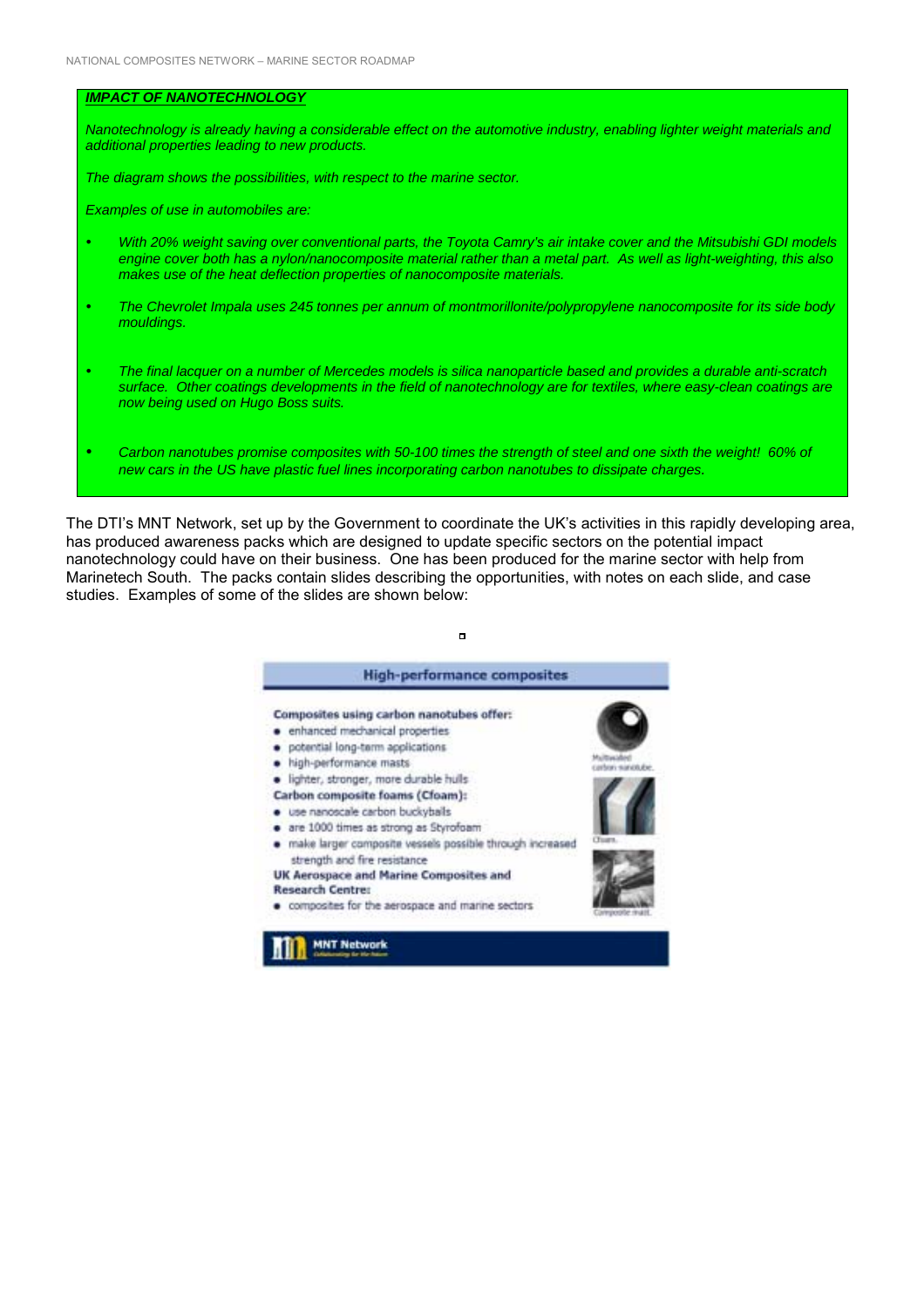## **Textiles**

#### **Hydrophobic fabrics:**

- · dirt-deflecting and stain-resistant
- · environmentally sound
- · resistant to friction
- · flexible and soft
- "nanowhiskers" increase surface tension so that ٠ liquid cannot soak through
- · improved sail performance and durability
- · dirt-repellent interior and exterior fabrics for boats





## **MNT Network**

#### Self-cleaning, hydrophobic and scratch-resistant coatings

#### **Scratch-resistant coatings:**

- · wearing surfaces (e.g. flooring and worktops)
- · window and plastic glazing

#### **Hydrophobic and self-cleaning coatings:**

- · coated marine antenna systems show rain attenuations of only 10% compared with 50% losses for uncoated systems
- · self-cleaning glass







# **MNT Network**

#### **Fuel additives**

#### **Envirox diesel fuel additives:**

- . are produced by Oxford-based company Oxonica
- · are reported to:
	- · promote longer and more complete combustion · significantly improve fuel economy in excess of 5%.
	- verified in large-scale trials · reduce emissions
	-
	- · reduce carbon deposits
- . can be added to bulk fuel storage or automatically dosed into a fuel line
- · offer low application rates (Sppm)
- · are classified as non-hazardous

Oxonica are seeking partners to conduct large-scale marine application trials.





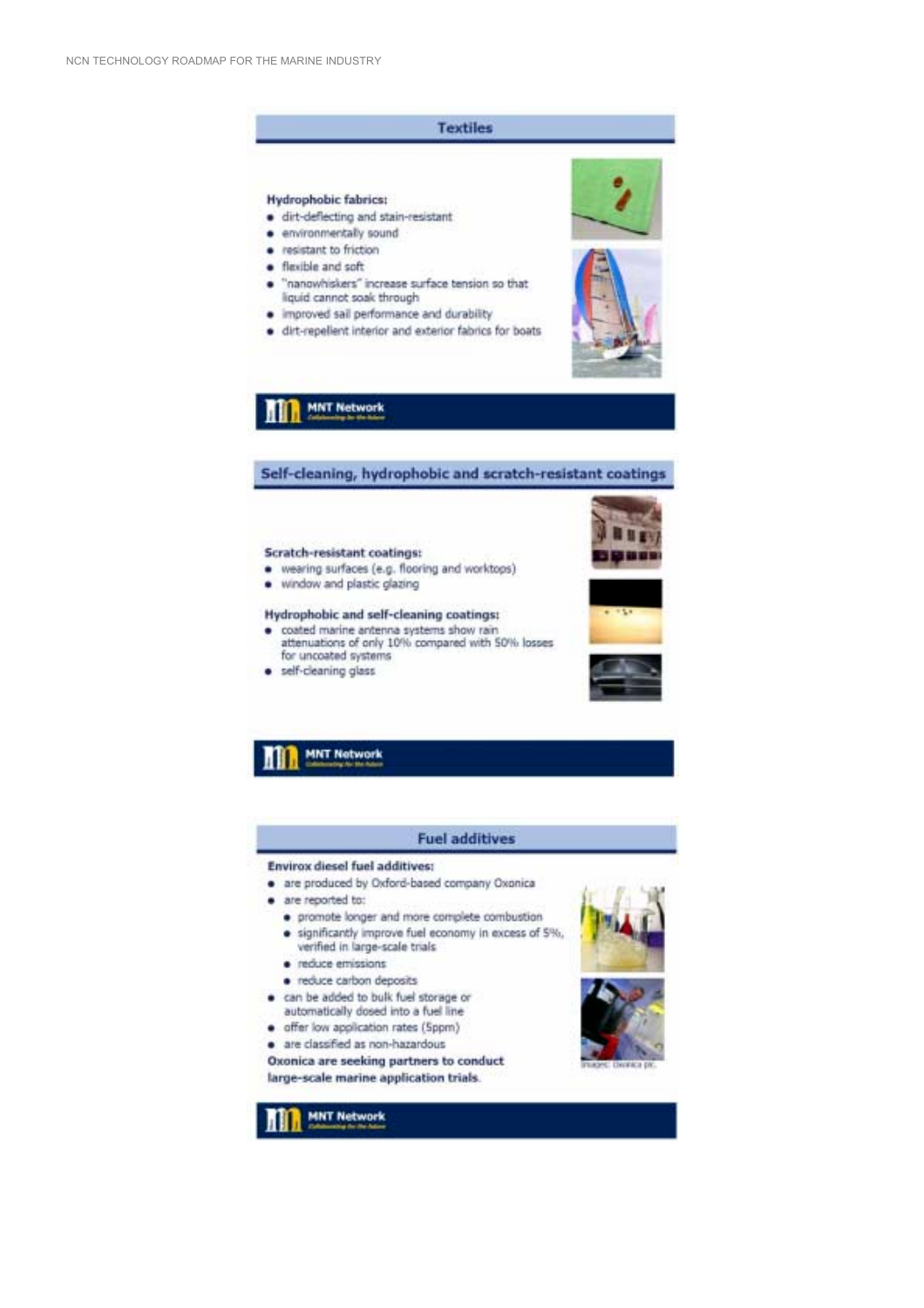## **8.3 Results of the brainstorming with hexagons**

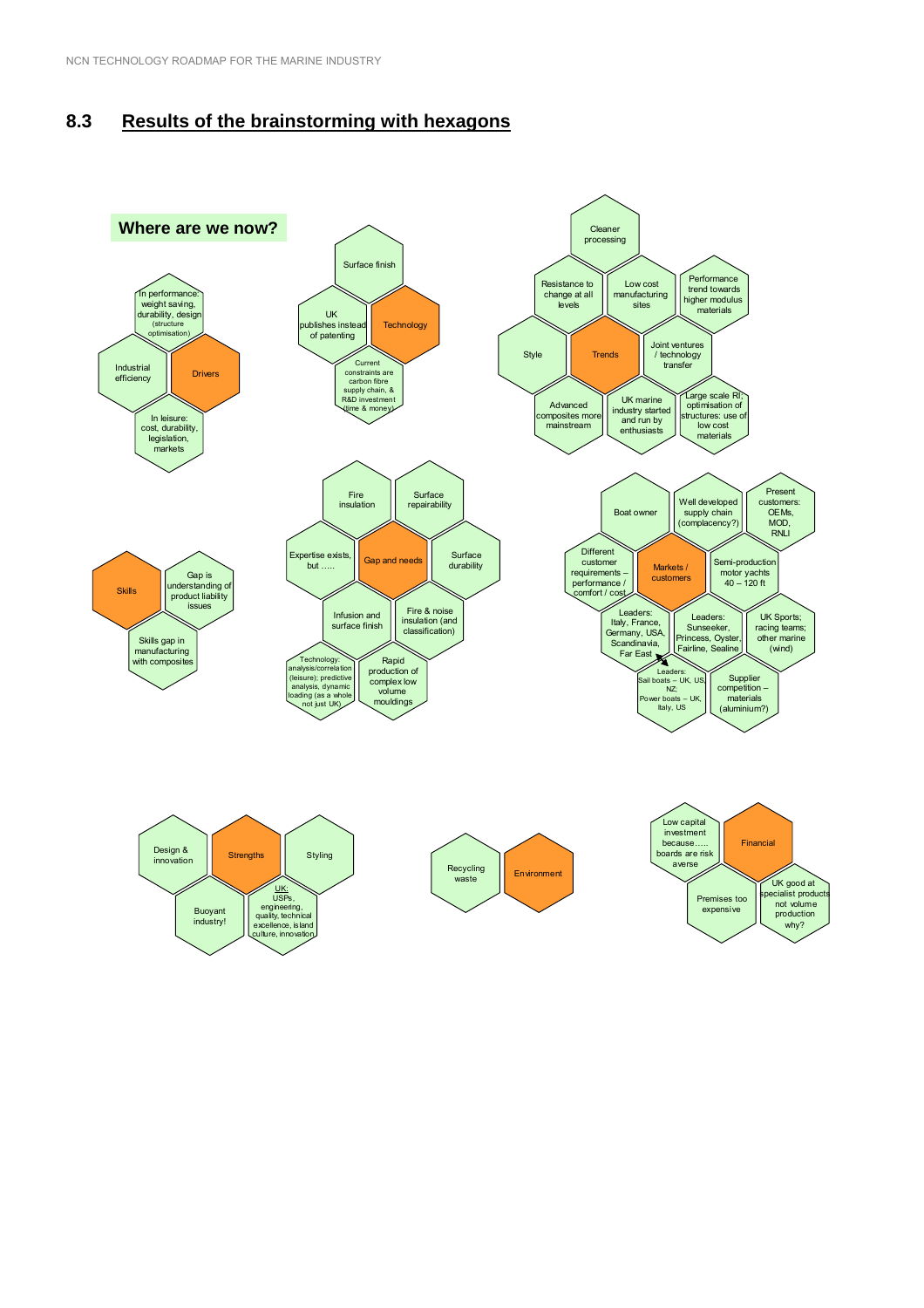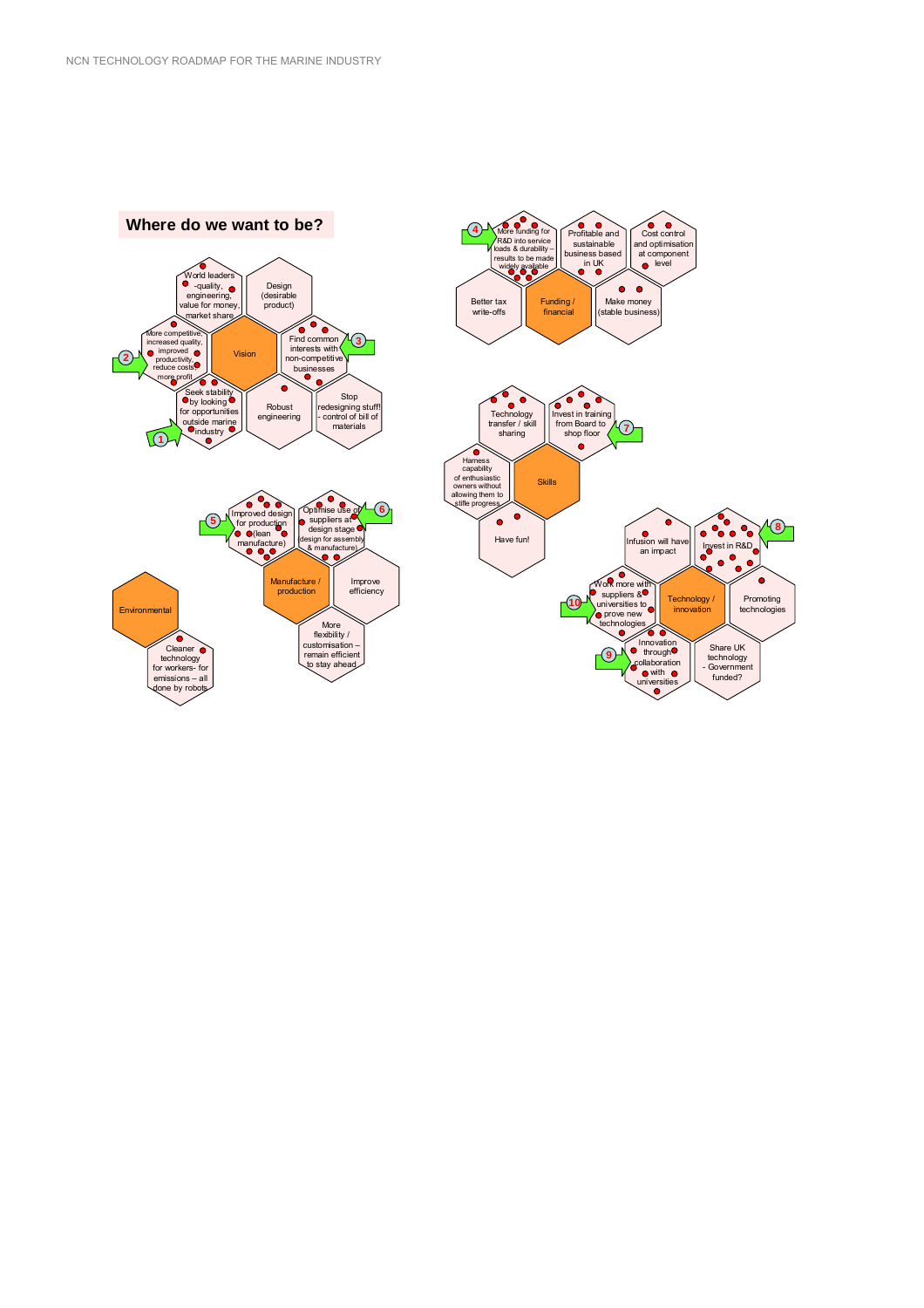#### **Priorities – Barriers and Actions:**



**What is stopping us getting there?**



What do we do to overcome the barriers?



**What is stopping us getting there?**

**What do we do to overcome the barriers?**

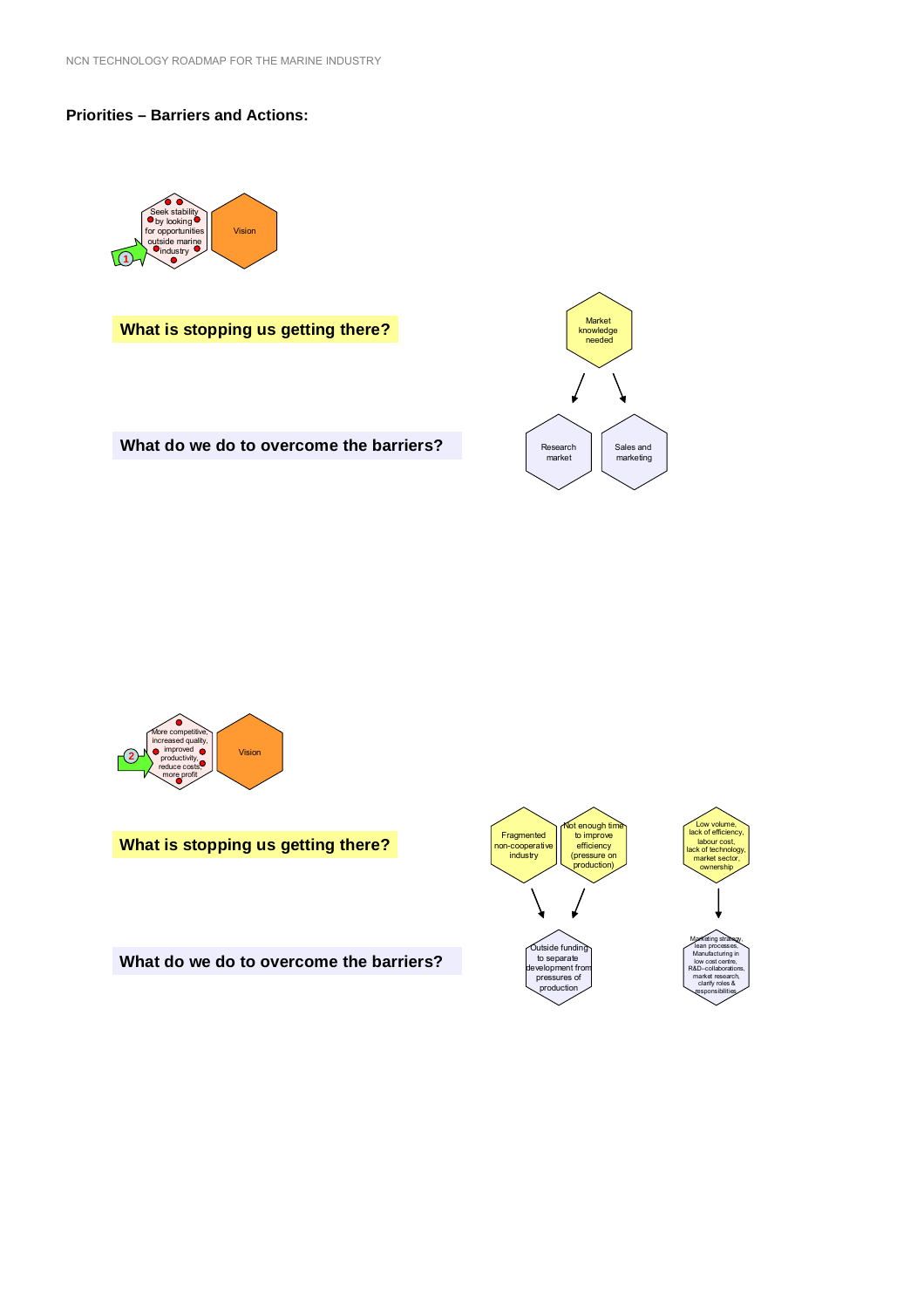